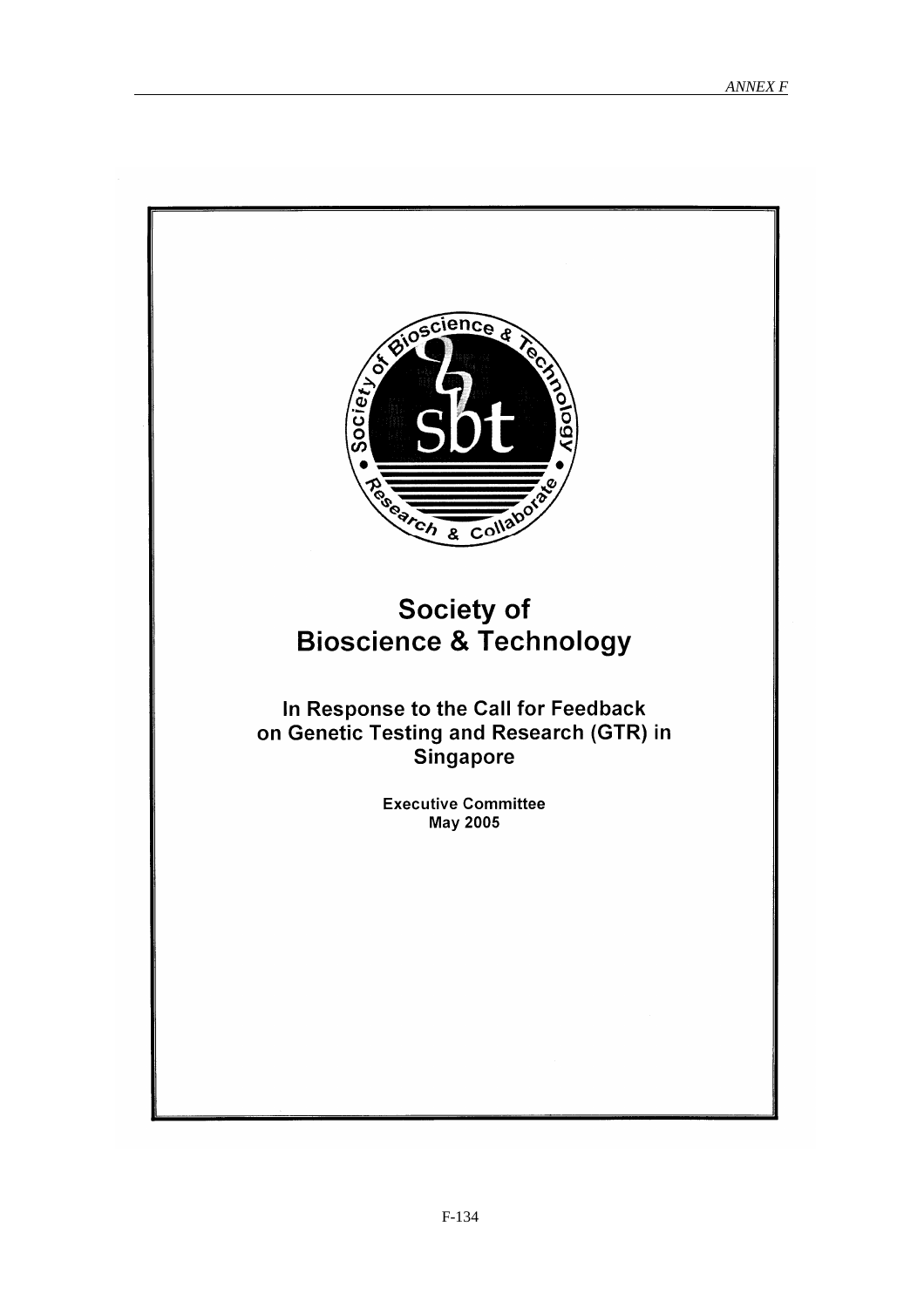#### 1.0.0 Introduction

We, the Society of Bioscience & Technology provide this feedback with the aim of contributing our views towards the call for feedback pertaining to Genetic Testing and Research (GTR). It is our wish that all policies henceforth formed with regards to the aforementioned are to benefit and protect the citizens of the Republic of Singapore via the safe, effective and ethical application of new genetic knowledge and technologies associated with its use. We hereby strongly advocate the use of human genetics with the highest order of Government regulation to uphold the value and integrity of human life and in addition, to prevent any potential abuse associated with its application that will infringe on human rights or culminate in any discrimination arising from the recourse of eugenics in socio-developments.

#### 2.0.0 Background

Ongoing advances in human genetics and technologies will certainly impact Singapore at large. Unequivocally, new sophisticated discoveries arising from the pervasive and specialised use of human genetics in bioscience research will continue to emerge indefinitely throughout this millennium. Some of these will redefine, alter and enhance the limits of medicine in present health-care systems.

As with current advancements in genetics knowledge, it is already impossible to ignore its potential impact and prolific use in bioscience applications that will invariably influence many aspects of daily living; typically in mainstream healthcare, drug development in biopharmaceutics (to provide novel and efficacious pharmacogenetic therapies) and in forensics associated with identity testing in law enforcement. With such an imminent course of revolutionary change, it is therefore, crucial to assemble a clear, relevant and comprehensive legislative framework to identify and assign legally acceptable limits in the use of genetics knowledge and associated technologies. In addition, due to its immense potential benefits it offers to the medical fraternity and the public, it is important that there is a clear understanding in its application and implications by members of the public such that an educated and consentaneous decision can be made pertaining to de novo options provided by developments in biotechnology.

At present, genetic testing in clinical laboratories is employed for the following circumstances:

- Diagnosis of individuals with symptomatic conditions of rare inherited disorders.
- Identify individuals with an inherited genetic change that may render them highly susceptible to certain cancers (e.g. breast and bowel cancer).
- Identify the presence of a genetic change in healthy individuals (e.g. Fragile X) that may have specific implications for their offspring and relatives.
- Prenatal screening of foetuses for genetic disorders (e.g. Down's syndrome).
- Neonatal screening of newborn babies for genetic diseases (e.g. Phenylketonuria, PKU).
- To determine if an individual is a carrier of recessive disorder (e.g. Cystic fibrosis, sickle-cell anemia or Tay-Sachs disease) in carrier testing.
- To predict an individual's predisposition to the late-onset of acute diseases (e.g. Huntington's disease) based on family history.
- To resolve ambiguity in legal claims of biological parentage.

 $\mathbf{1}$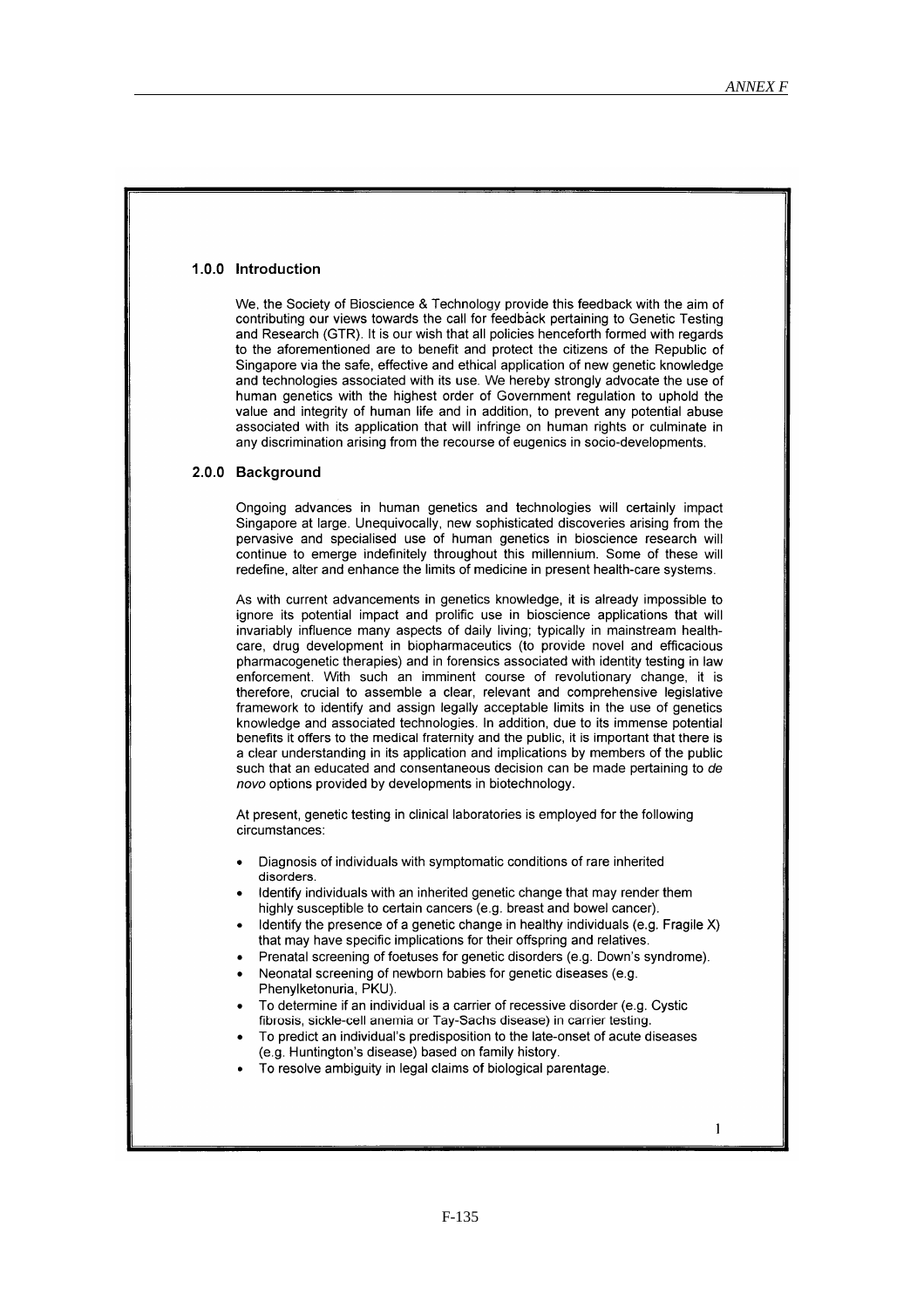Characterisation of abnormalities such as leukaemias and tumours by analysing acquired genetic changes.

### 3.0.0 Positive implications in the use of Human Genetics.

After fifty years since the discovery of DNA structure as the "molecule and blueprint of life" by Watson and Crick and the landmark success of the Human Genome Project (HGP) in 2000, a revolutionary breakthrough in human genetics propels the world in a number of ways; health-care, biopharmaceutics and economy. Since genetics is associated with various sub-disciplines in the biosciences, similar breakthroughs have been accorded respectively and may eventually leave an indelible impact on humanity, direct or indirectly. Advances in human genetics offer much promise in:

#### Health-care:

Human life expectancy in the modern era has to a large extent, increased due to better nutrition, hygiene and health-care. It is expected that many are able to survive up to the sixth decade of their lives but will however, be encumbered with debilitating illnesses/diseases; hence the compromise on their quality of life. Through the profound knowledge and research in advanced human genetics today, there is strong evidence that in the following few decades, human suffering and distress can be ameliorated while quality of life is enhanced.

Genes in general, form the significant basis of physiological function and disease development. Detection of genes associated with disease by genetic testing is now becoming readily available and can advance understanding of a medical condition. Such tests are not limited to the clinical diagnosis of a symptomatic medical condition or syndrome but are also used to predict in patients and their offspring, the likely development of a specific medical condition. Predictive detection of disease predisposition is advantageous in that, it offers an opportunity for clinical geneticists to provide early monitoring, lifestyle counseling and preemptive medical treatment to be employed to avert its onset.

Genetic testing is considered a direct test that is normally performed before and after a medical condition is symptomatic. Such tests often provide diagnostic (e.g. distinguishing different types of leukemia) and prognostic (e.g. identifying the product of a mutated p53 tumor-suppressor gene that flags the likely aggressive growth of cancers) information based on the analysis of DNA structure (cytogenetic testing) or aberrant changes in the DNA sequence itself (molecular testing). However, in recent times, genetic testing is also employed to study acquired changes in cancer tumours. In essence, genetic tests examine genes or human chromosomes for genetic markers that may indicate the presence or susceptibility of diseases or conditions (e.g. breast cancer or Alzheimers); hence the ability to predict the probability of acquiring the disease in the future. In certain instances as in Huntington's disease, a neurologic disorder with late onset, such diagnosis can inform future lifestyle and reproductive decisions.

Present focus in diagnostics for disease prevention of sequenced human genomes has progressed from single-gene disorders to those of major diseases (e.g. cancer and cardiac disease) whereby their etiologies are multifactorial and often include lifestyle and the environment. It is necessary however, to emphasise that a genetic test merely indicates an individual's susceptibility to the disease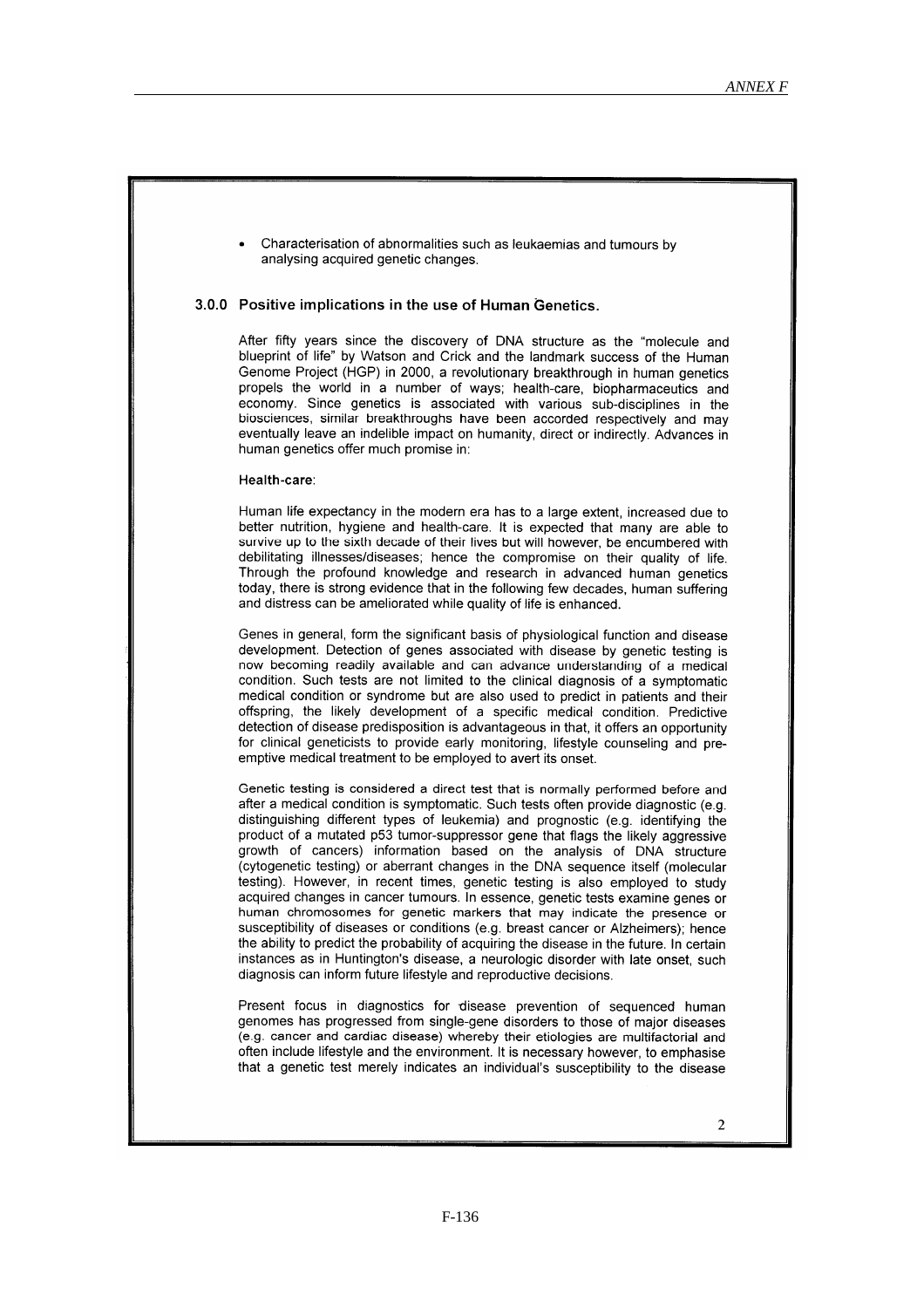personal genomic data also extends to issues pertaining to employment, schools and adoption agencies.

Additionally, other prevailing issues include the likely impact on national security and law enforcement. Since genomic data form the basic molecular blueprint of an individual, such information, when illegally acquired could lead to the demise of innocent individuals who may be wrongfully implicated for crimes committed by another. Similarly, if genomic data is authorised for use as a means of personal identification, doctoring of such identification through the use of illicit genomic data is a possible concern for national security in that "genomic forgery" will replace passport forgery.

Where jurisdictions intend to use such genomic data as criminal evidence in law enforcement, it is imperative that they wait for more advanced methods to provide error-free matches since current methods used to interpret genomic data is still prone to a relatively high percentage of error (DNA profile error rate of 4%) [3, 4] arising from the incidence of human error despite the inclusive use of quality assurance. Furthermore, research into the improvement and agreement in the standardisation of genetic testing methods is also necessary since different test agencies employ different considerations of loci-matching. In addition, there is also a certain discrepancy between results obtained when performing genetic tests using PCR and RFLP techniques. Hence, the subject of GTR remains highly controversial in the abovementioned situations

#### 5.0.0 Conclusion

In conclusion, we believe that:

The use of GTR of an individual should be voluntary and not be i) mandatory; this should apply to Singaporeans, foreigners and foreign workers alike. The latter two being already entitled to their human rights according to their own home countries.

We disagree with mandatory GTR as we believe that individuals in Singapore should be able to make an elective choice concerning the use of their genetic information for GTR. Due to the sensitive nature of such information, being private and confidential, the need for GTR should only be limited to medical treatment, diagnosis and disease detection/prediction. The individual should be consulted and be able to provide his/her consent after being informed about the intended use of his/her confidential genetic profile.

As in the United Kingdom, GTR in Singapore should similarly be subject to a legal code and remain elective except where a search warrant or court order prevails. At present, the United Kingdom holds the most extensive DNA database in the world (>2 million records) [1] but the endeavours by Biobank. U.K involved in genetic data acquisition and storage have demonstrated the initiative to be resource intensive. In addition, it is found that the cumulative size of the genetic databases comprising sequenced genetic data exceeds its initially projected use that promises useful clinical applications since more developments are vet needed to process and accurately translate the voluminous stored raw data into clinically useful information and therapies [2]. Other issues also need to be addressed; the safe handling (to prevent incidence of test error during analysis) and disposal of DNA after testing.

 $\overline{\mathbf{4}}$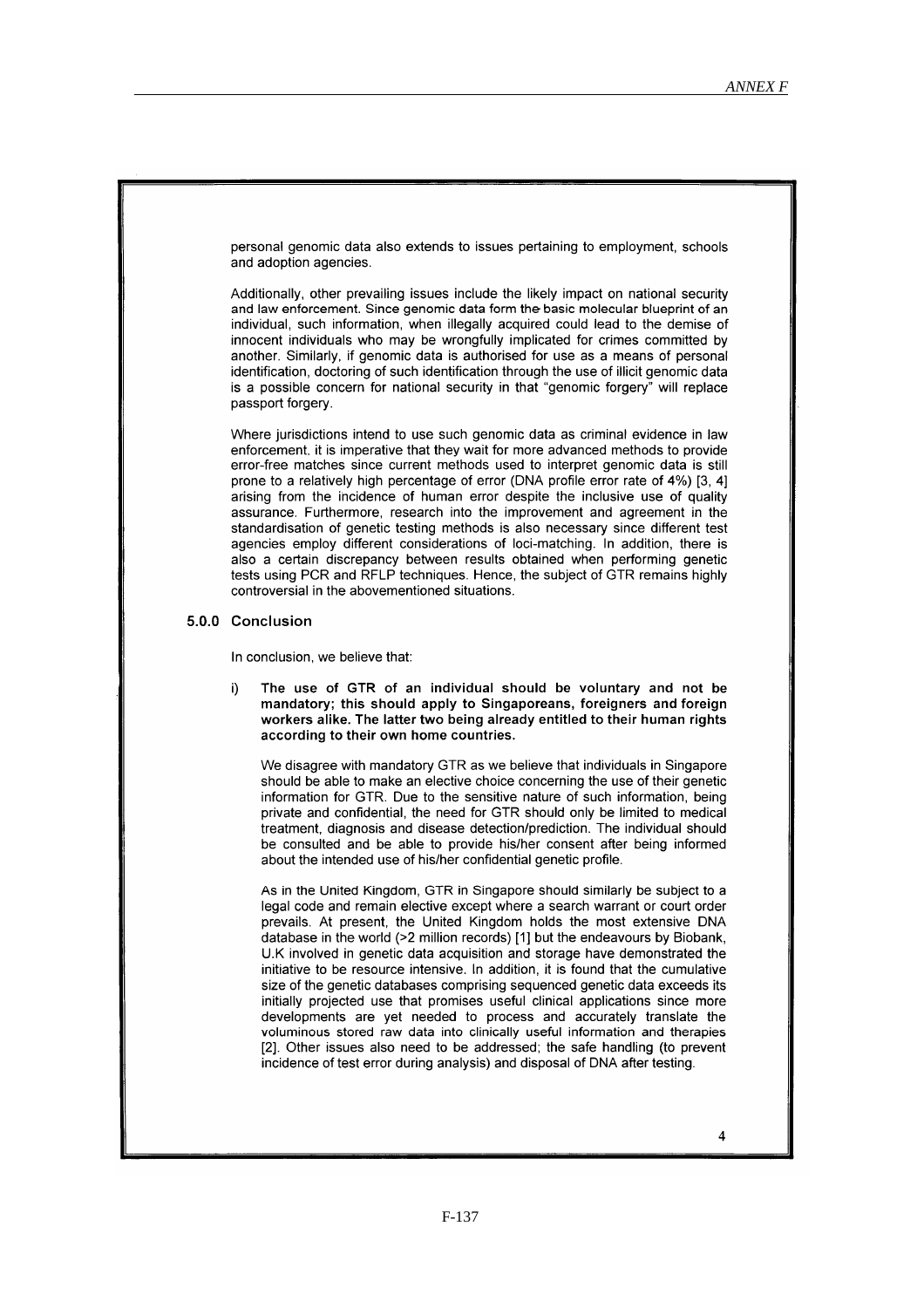|          | ii)                                                                                                                 | GTR should be employed and limited only to medical genetics research<br>to benefit, improve health-care and for life-saving circumstances via the<br>use of screening and diagnostics in disease predisposition concerning<br>genetic, recessive and inherited disorders (e.g. Cystic Fibrosis and<br>Huntington's disease).                                                                                                                                                                                                                                                                                                                                                                                                    |
|----------|---------------------------------------------------------------------------------------------------------------------|---------------------------------------------------------------------------------------------------------------------------------------------------------------------------------------------------------------------------------------------------------------------------------------------------------------------------------------------------------------------------------------------------------------------------------------------------------------------------------------------------------------------------------------------------------------------------------------------------------------------------------------------------------------------------------------------------------------------------------|
|          |                                                                                                                     | It is evident that current genetics knowledge can provide a useful basis in<br>disease screening and diagnostics; hence GTR should be used in existing<br>health-care systems to predict in advance, the predisposition of an individual<br>to a disease so that clinical geneticists are able to monitor and counsel the<br>individual to prevent its onset and to allow possible early pharmacologic<br>treatment. There are however, some concerns with regards to the possible<br>psychological impact of employing GTR for such predictive intent as it is<br>likely that the results can psychologically affect the individual. It is therefore,<br>important to implement adequate counseling for pre- and post-testing. |
|          | iii)                                                                                                                | Since genetic databases are stored in computer-based systems, they<br>are therefore not tamper-proof as seen in recent cases of security<br>breach involving the remote hacking of highly-secured government<br>agencies. Hence the reliability of such means of genetic data storage is<br>inferior. Additionally, the high expense in terms of resources (mainly<br>time and manpower investment) to acquire such invaluable genetic<br>databases may be easily destroyed by malicious computer viral attacks<br>given the current capabilities.                                                                                                                                                                              |
|          | iv).                                                                                                                | There should be an independent Non-Governmental Organisation<br>(NGO) to monitor and manage the appropriate use of such sensitive<br>information even if the genetic databases comprise those of volunteers.                                                                                                                                                                                                                                                                                                                                                                                                                                                                                                                    |
|          |                                                                                                                     | Due to the need to provide sufficient mechanisms to monitor, manage and<br>control the accessibility of such sensitive genetic information, it is necessary<br>to engage the involvement of an NGO. The latter should perform an<br>independent and essential role in ensuring transparency; to provide stringent<br>accounting to the public domain on developments concerning the use of<br>genetic databases and the security safeguards of genetic databases.<br>Additionally, its role also includes the evaluation and monitoring of research<br>developments and provide feedback and education to the public.                                                                                                           |
|          | <b>References</b>                                                                                                   |                                                                                                                                                                                                                                                                                                                                                                                                                                                                                                                                                                                                                                                                                                                                 |
| 1.<br>2. |                                                                                                                     | Genetic fingerprinting, Wikipedia Homepage. 12 May 2005. 15 May 2005<br><http: en.wikipedia.org="" genetic_fingerprint="" wiki=""><br/>NHS Genetic Testing, Postnote, Parliamentary Office of Science and Technology,<br/>No. 227, July 2004. The United Kingdom Parliament Homepage<br/><http: documents="" postpn227.pdf="" upload="" www.parliament.uk=""></http:></http:>                                                                                                                                                                                                                                                                                                                                                   |
| 3.       | DNA profile error rate now down to 4 per cent – official<br><http: dnapr.htm="" www.nutteing.50megs.com=""></http:> |                                                                                                                                                                                                                                                                                                                                                                                                                                                                                                                                                                                                                                                                                                                                 |
| 4.       |                                                                                                                     | Forensic DNA Laboratory Error Rates. 22 April 2002<br><http: darwin.bio.uci.edu="" error%20rates.html="" ~mueller=""></http:>                                                                                                                                                                                                                                                                                                                                                                                                                                                                                                                                                                                                   |
|          |                                                                                                                     | 5                                                                                                                                                                                                                                                                                                                                                                                                                                                                                                                                                                                                                                                                                                                               |
|          |                                                                                                                     |                                                                                                                                                                                                                                                                                                                                                                                                                                                                                                                                                                                                                                                                                                                                 |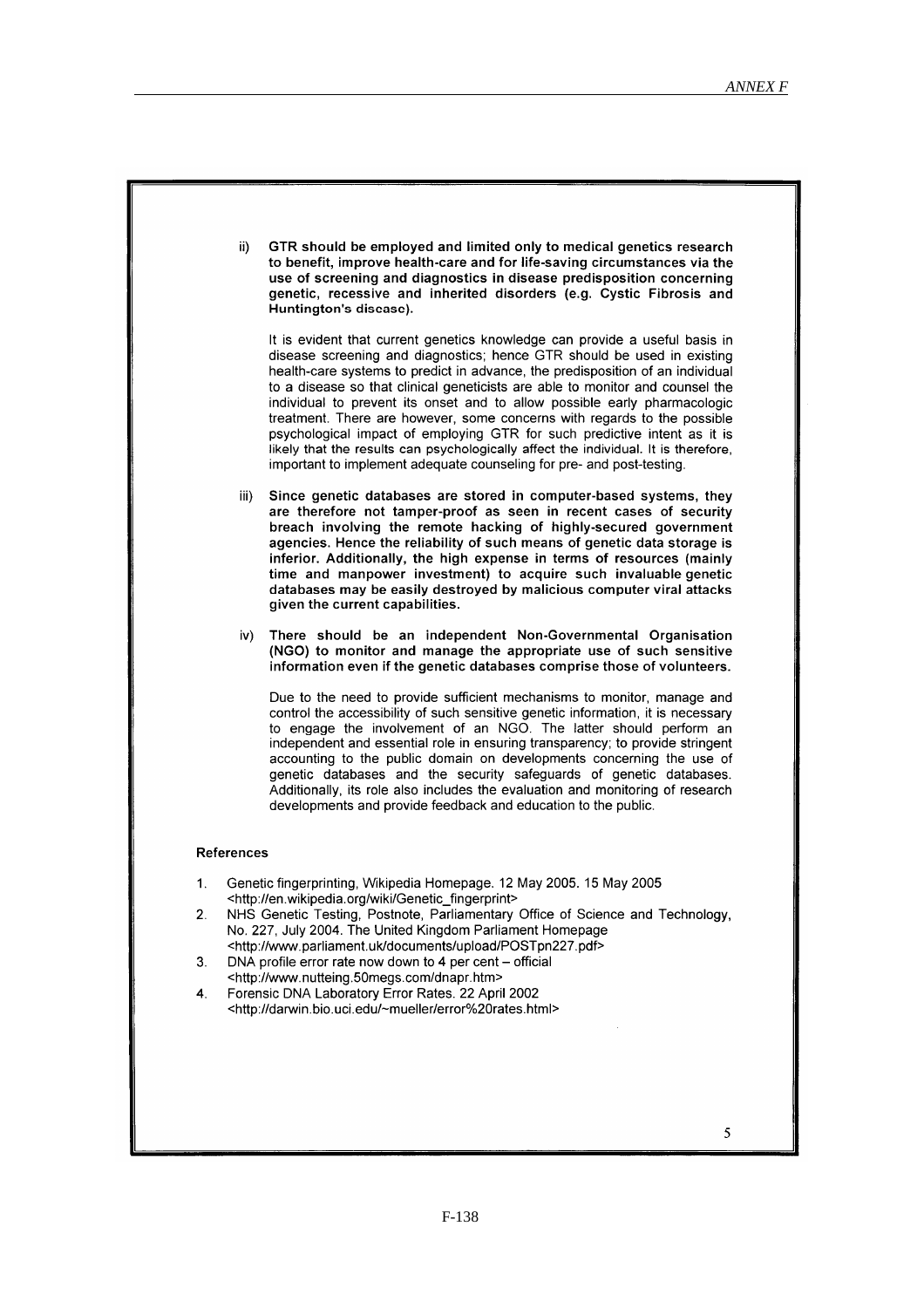Tan Tock Seng Our Ref

**TTS/MED** 

16 May 2005

Associate Professor Terry Kaan Chairman, Human Genetics Subcommittee **Bioethics Advisory Committee** 20 Biopolis Way, #08-01 Centros<br>Singapore 138668

Dear Professor Kaan

#### **Feedback on Consultation Paper**

I refer to your letter dated 4 April 2005 soliciting our comments on a consultation paper 'Ethical, Legal and Social Issues in Genetic Testing and Genetics Research'.

We have studied the consultation paper with great interest and have the following comments:

- 1. In the section on 'Defining Genetic Testing' (page 4), it is proposed that only testing carried out on DNA, RNA and chromosomes and linkage studies are defined as genetic testing. We feel human leucocyte antigen (HLA) testing using Terasaki microcytotoxicity should be considered a form of genetic testing because it provides information that may be used to infer genetic inheritance. Loosely speaking, this may come under the category of 'linkage studies' in the definition. Regardless, the results of HLA testing using this technique should be kept confidential because they have a bearing on disease predilection and paternity issues.
- 2. We agree that the results of genetic testing should be accorded the same level of confidentiality as medical information, and special care should be place on sensitive genetic information. We wish to point out that while information that can be draw from a person's entire genetic make-up is vast, doctors usually ask for very specific tests that has limited impact. It is the capacity to perform tests that are not medically indicated on the DNA obtained for legitimate reasons that is has the greatest potential for misuse.
- 3. In the section 'Specific Ethical Considerations for Human Genetics Research', there are no recommendations on the disposal of genetic material after a research study has been completed. It is possible that researchers may store genetic material. A statement regarding this issue will be very useful.

**Best Regards,** 

A/Prof Philip Choo Chairman, Medical Board

My doc/Julie/Bioethics Adv Ctter

Affiliated Teaching Hospital of the National University of Singapore



Tan Tock Seng Hospital Pte Ltd 11 Jalan Tan Hock Seng Singapore 308433 Tel: (65) 6256 6011 Fax: (65) 6252 7282 RCB Registration No. 199003683 N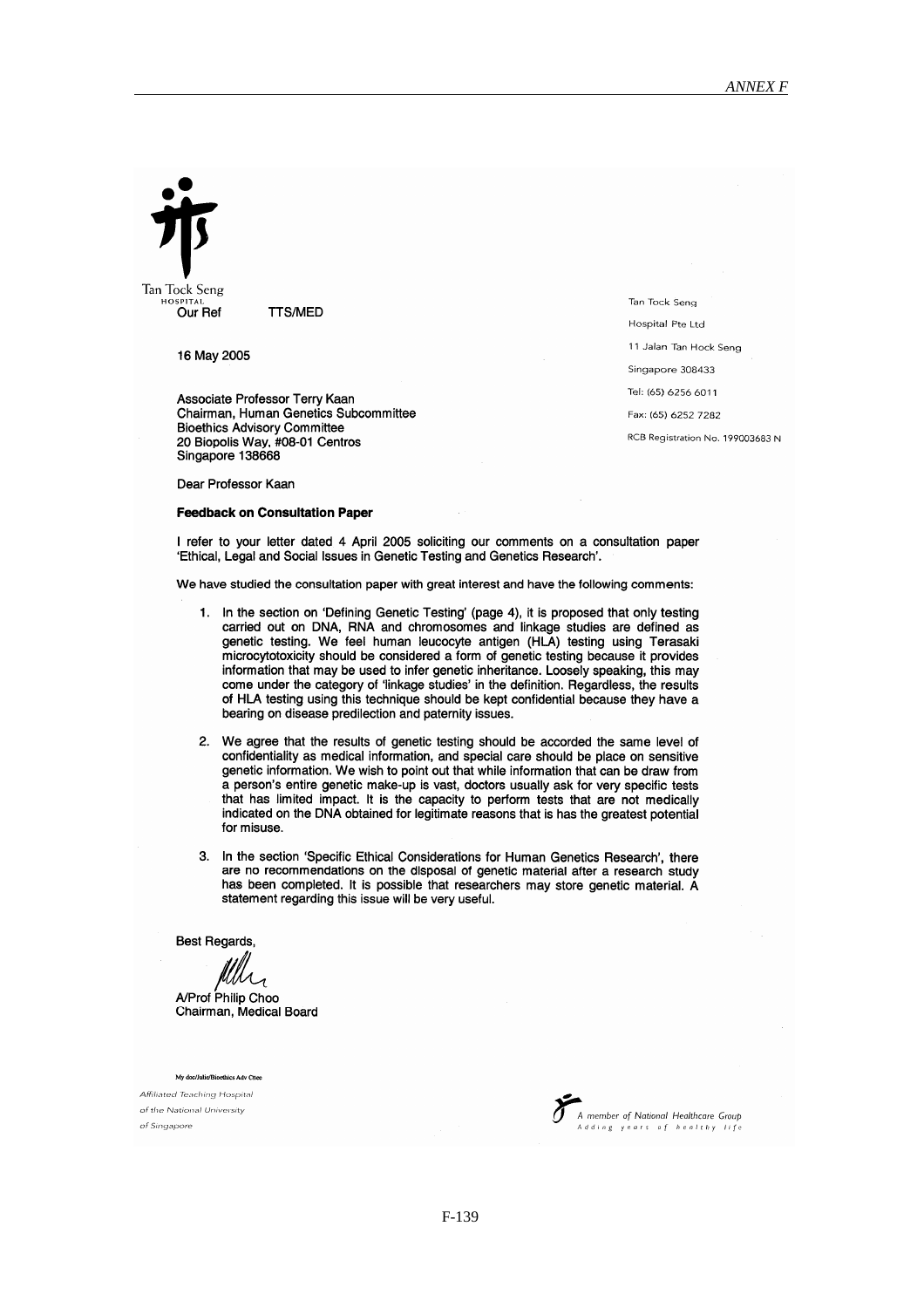Dr Amar Bhat Director, Office of Asia and the Pacific U.S. Department of Health and Humans Services

May 16, 2005

Dr. Sylvia Lim Assistant Head, Secretariat Bioethics Advisory Committee 20 Biopolis Way #08-01 Centros Singapore 138668

Dear Dr. Lim

We at the U.S. Department of Health and Human Services (HHS) have taken the opportunity provided by the Singapore Bioethics Advisory Committee (BAC) to comment on your consultation paper entitled "Ethical, Legal, and Social Issues in Genetic Testing and Genetics Research." These comments were prepared by staff of the HHS Secretary's Advisory Committee on Health, Genetics and Society (SAGHS), with input from representatives of our National Institutes of Health, the Food and Drug Administration, the Centers for Disease Control and Prevention, and the Health Resources and Services Administration.

We commend the efforts of the Human Genetics Subcommittee (HGS) on drafting a thoughtful, comprehensive, and balanced treatment of many of the issues currently surrounding genetic testing and genetic information. The concepts are conveyed with clarity, sensitivity, and an appreciation of the complexities of genetic testing and the clinical, ethical, legal, and social issues related to genetic information. We were also pleased to see clear rationales provided for the recommendations, with numerous references to the work of other advisory bodies and the approaches taken by other countries, suggesting that the HGS considered and built upon the thinking of other nations.

You may already know that the recommendations are mostly consistent with current U.S. policies and standard practices. In some cases the consultation paper goes beyond current U.S. positions. One example is that the HGS has suggested specific policy statements relating to the disclosure of confidential genetic information to an affected family member, and the appropriateness of pre-implantation genetic diagnosis and pre-implantation tissue typing. General matters that HHS has identified in the consultation paper are outlined below. Specific questions and comments about various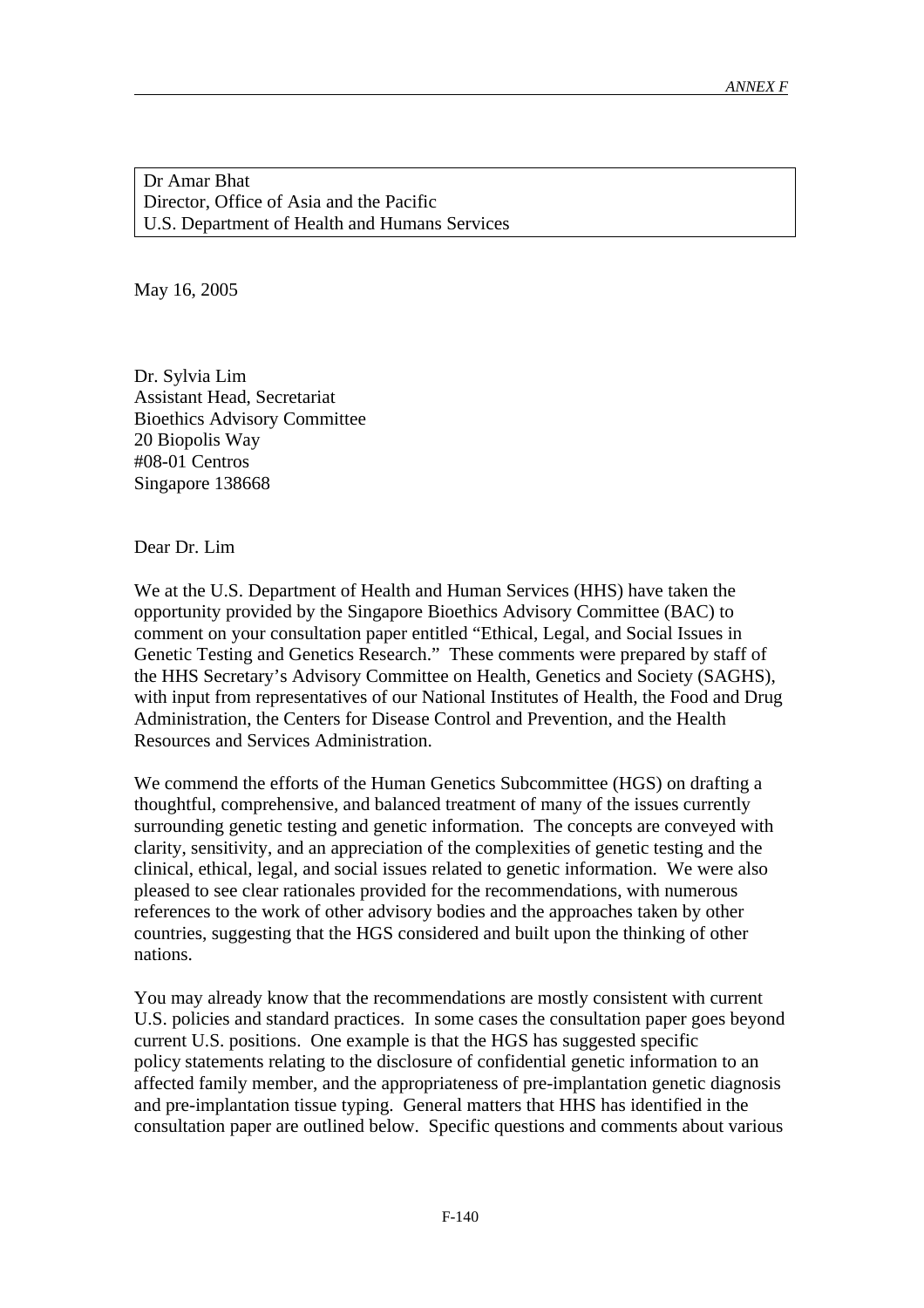sections of the consultation paper are included in the attachment, and offer HHS perspectives and/or note the usefulness of additional clarification about specific issues.

We observed that the document combines the discussion of ethical issues in the research setting and in the clinical care setting into one section, even though there are a number of important ethical concerns that affect these two settings differently. Differences include the range of acceptable informed consent processes, the amount of counseling and other information provided to patients, and the uses of the information gathered from the genetic tests. In some kinds of screening programs or clinical care situations, the emphasis on voluntary participation may be less relevant than it would be in a research setting. Examples include newborn screening programs and urgent care settings, where a rapid diagnostic test is needed in order to ascertain the best treatment for the patient. In a research project, a premium is placed on voluntary participation and consent, and some genetic tests may be used that are not clinically validated and where the specific health implications for the individual are unknown. The use of these tests in a clinical care setting would be entirely inappropriate, but in the research context, there may be scientifically and ethically valid reasons to include these tests. The document would benefit from additional clarity in the treatment of clinical versus research uses of genetic information and testing, and the potential interaction between the two purposes under some circumstances such as when only a research-caliber test is available for a particular disorder. The recommendations would be better served if each recommendation were divided into two sections; alternatively, the research-related recommendations could be incorporated into the section dealing specifically with research. Separate criteria should be laid out for the conditions of use for genetic tests in clinical versus research programs.

Although we recognize that the consultation paper is deliberately limited in scope to genetic testing for certain specified purposes and genetic tests for heritable disorders, the paper should acknowledge that the scope of genetic testing is evolving rapidly. Historically, genetic tests involving DNA, RNA, or proteins have been used to identify single gene disorders caused by germline or heritable variations. However, nowadays the term "genetic test" is often used more broadly to refer to any test performed using molecular biology methods to test DNA or RNA, including heritable and acquired somatic variations. As genomic medicine advances and evolves, with acquired somatic variations evaluated in the context of an individual's entire genomic variations, the definition of a genetic test may become even broader. We note that there is no reference to pharmacogenomics and its ethical and policy implications. There is also no discussion of genomic research more generally, which differs from single gene testing in its search of the entire genome for variations that have implications for basic genetic processes or human health. The committee should clarify if it intends to address these areas in future work, or if they have been omitted for specific reasons pertaining to the committee's purview or mandate.

The United States has been considering many of the issues raised in this consultation paper over the past several years. The SACGHS was first established in 2002 to support broad-based public policy development to address the benefits and challenges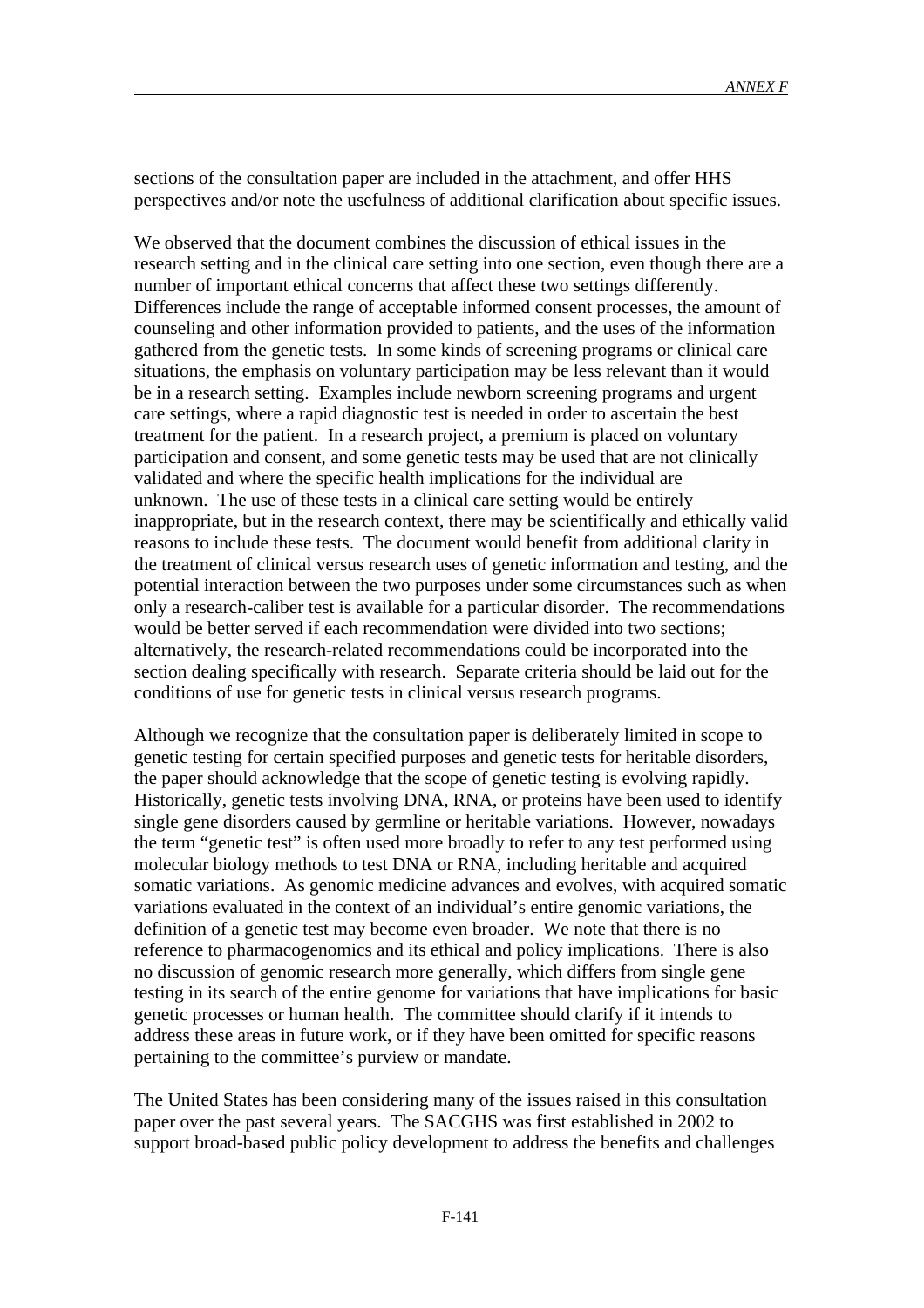of genetic knowledge and genetic testing. Information about SACGHS and current U.S. policy positions can be found at the following website: http://www4.od.nih.gov/oba/SACGHS.HTM

HHS would like to thank you once again for providing the opportunity to comment on this consultation paper. We look forward to working with you as Singapore develops its bioethics policy.

Sincerely,

Amar Bhat, PhD Director, Office of Asia and the Pacific

Attachment: Specific HHS Comments and Questions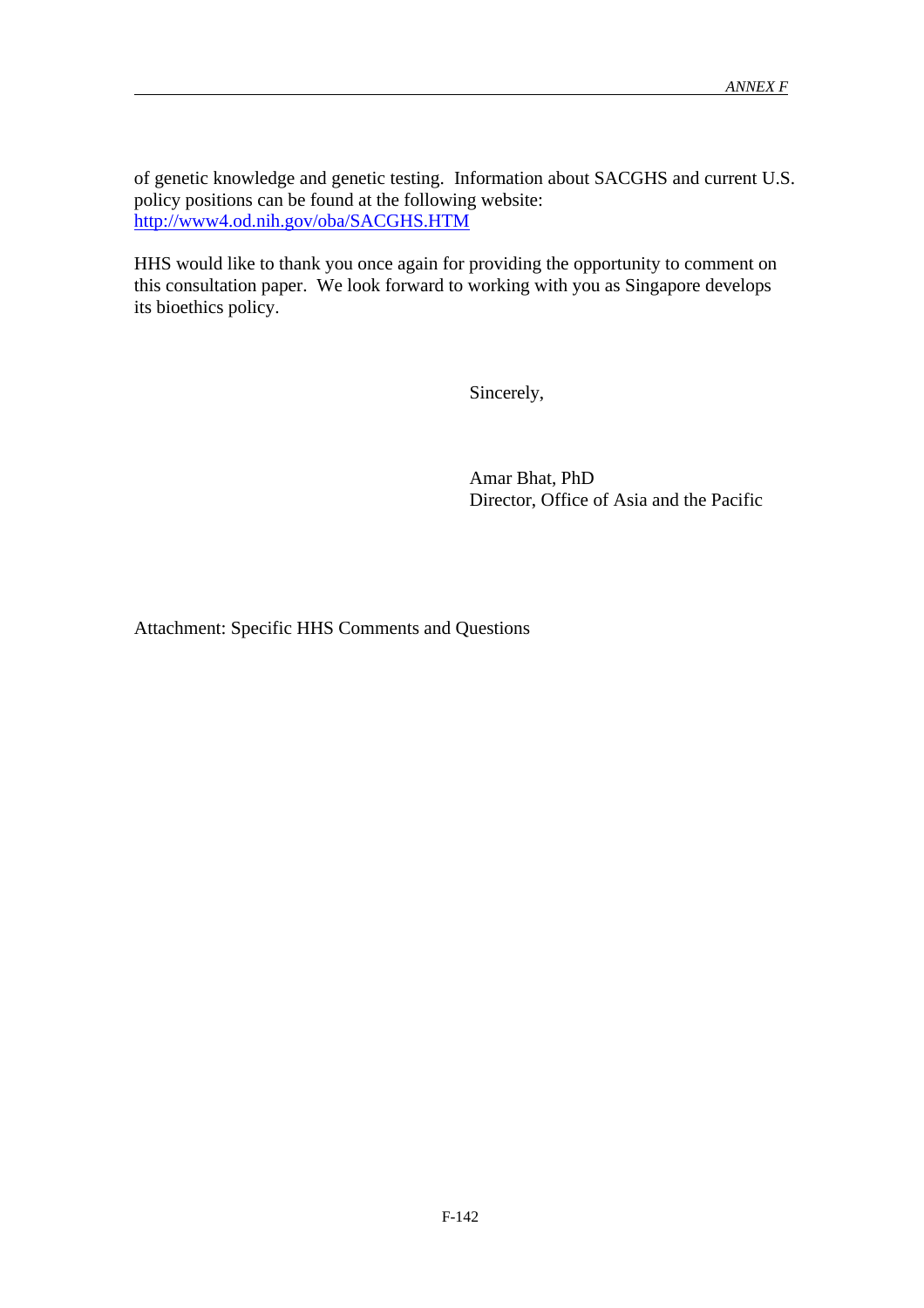# **Attachment 1** *Specific Comments and Questions Provided by the U.S. Department of Health and Human Services*

# **Section I. Introduction**

1.8 The statement that "the conduct of genetic testing should be limited to medical or related purposes" could be read to mean that the BAC believes that genetic testing should not be used for forensic and identification purposes. Assuming this is not the intent, it might be helpful to clarify the meaning of the statement.

## **Section II. Genetic Testing and Genetic Information**

2.3 (a) Consider replacing "the definitive genetic cause" with "the genetic basis"

2.3 (c) Consider replacing "genetic disorder" with "genetic mutation"

2.4 Last paragraph, consider replacing part of the sentence beginning "Genetic Testing does not include these methods when they are not...." with "Genetic Testing only includes these methods when they are primarily designed to detect specific genetic defects, rather than to screen for overall biochemical……"

2.10 Last sentence, consider replacing "accordingly bear ultimate responsibility towards them" with "bear ultimate responsibility with regard to the use of the test and its interpretation."

# **Section III. General Ethical Considerations**

3.2 Note that in the U.S., the term "voluntary" is used rather than "free" when referring to consent.

3.7 In (e), consider including a reference to financial risks of the test result.

3.8 If extra tissue (not just surplus tissue) will be collected for future research, the consent should make this clear.

3.9 Consider adding the following between (c) and (d), "whether or not the test itself is experimental and gives information on what is known about the clinical implications of the test itself, if any; inform as to how the test results relate to the overall purpose of the research."

3.16 It would be helpful to discuss how a child's understanding will be evaluated and the role of consent monitors in this regard.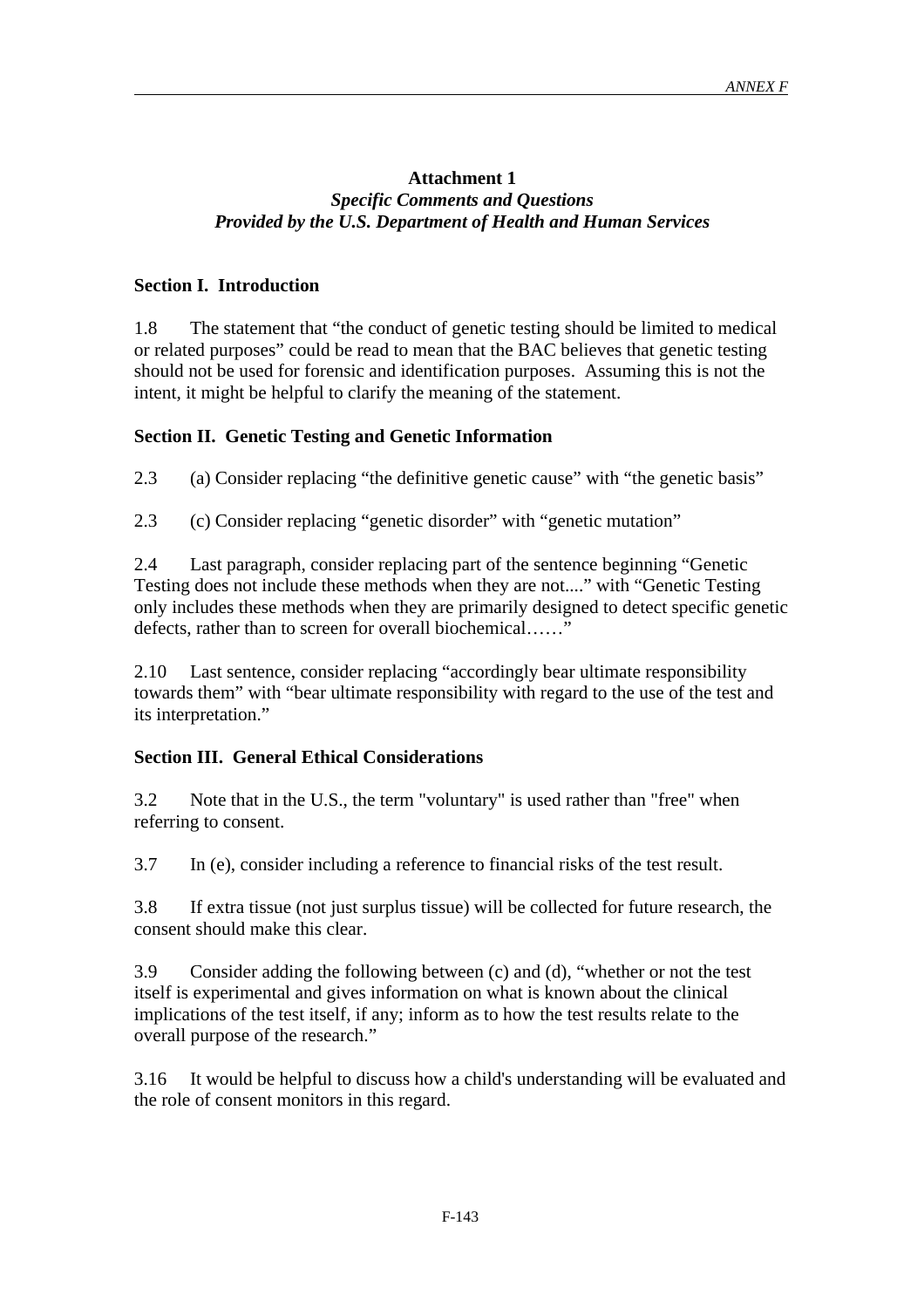3.19 With regard to provisions for genetic testing on persons with impaired mental capacity, it is important to consider medical care situations where information is needed to diagnose and treat a disorder. At times, it may be impossible to obtain the consent of a parent or guardian, and the health of the individual may be at risk. In these settings, the clinical care needs should be distinguished from those of research.

3.24 Since it would be beneficial to further emphasize that full information should be provided to the patient about the urgency of informing others of the test result, prior to overriding this person's wishes, consider adding the following as the first item: "Efforts have already been undertaken to fully educate and explain to the individual the implications of the test results for a third person" and "The genetic information should not be disclosed to others beyond the individuals or entities that need to know in order to avert harm."

# **Section IV. Public Access to Genetic Testing**

Currently, there is no nationwide consensus in the United States that direct access to genetic tests should be banned or strictly controlled. The American College of Medical Genetics (ACMG), a U.S.-based professional organization representing medical geneticists, issued a policy statement in 2003 discouraging direct access to genetic testing without the involvement of an appropriately qualified health care professional to ensure appropriate use, interpretation, counseling and follow-up. ACMG cautions against self-ordering of genetic tests and use of genetic "home testing" kits due to the complexities of genetic testing and the potential for harm. Yet, many U.S. consumers view direct access to tests and information about tests as empowering, enabling the exercise of greater control over their health and well-being.

In the U.S., States are responsible for controlling who may order laboratory tests, including genetic tests, and who may receive test results. As of 2003, 21 states had no limits on access, 12 allowed limited access and 17 prohibited direct consumer access to laboratory testing. The Food and Drug Administration (FDA) within the Department of Health and Human Services (HHS) and Federal Trade Commission (FTC) both have roles in protecting consumers from false and misleading advertisements in the health care arena, and FTC has a general responsibility for truth-in-advertising in all areas.

SACGHS is addressing direct-to-consumer marketing of genetic tests. In December 2004, the Committee sent a letter to the Secretary expressing concern about the potential harms of direct-to-consumer marketing of genetic tests and recommending that relevant HHS agencies: 1) collaborate with the Federal Trade Commission and provide information about advertisements that could potentially mislead consumers as to the efficacy and safety of genetic tests marketed directly to them; 2) clarify their own roles and responsibilities in monitoring the advertising of genetic tests offered as laboratory services, especially with respect to so called "homebrew" tests; and 3) collect the necessary data and conduct an analysis of the public health impact of directto-consumer advertising and direct access to genetic tests. The Committee will be briefed at its upcoming meeting (June 15-16, 2005) about the agencies' efforts.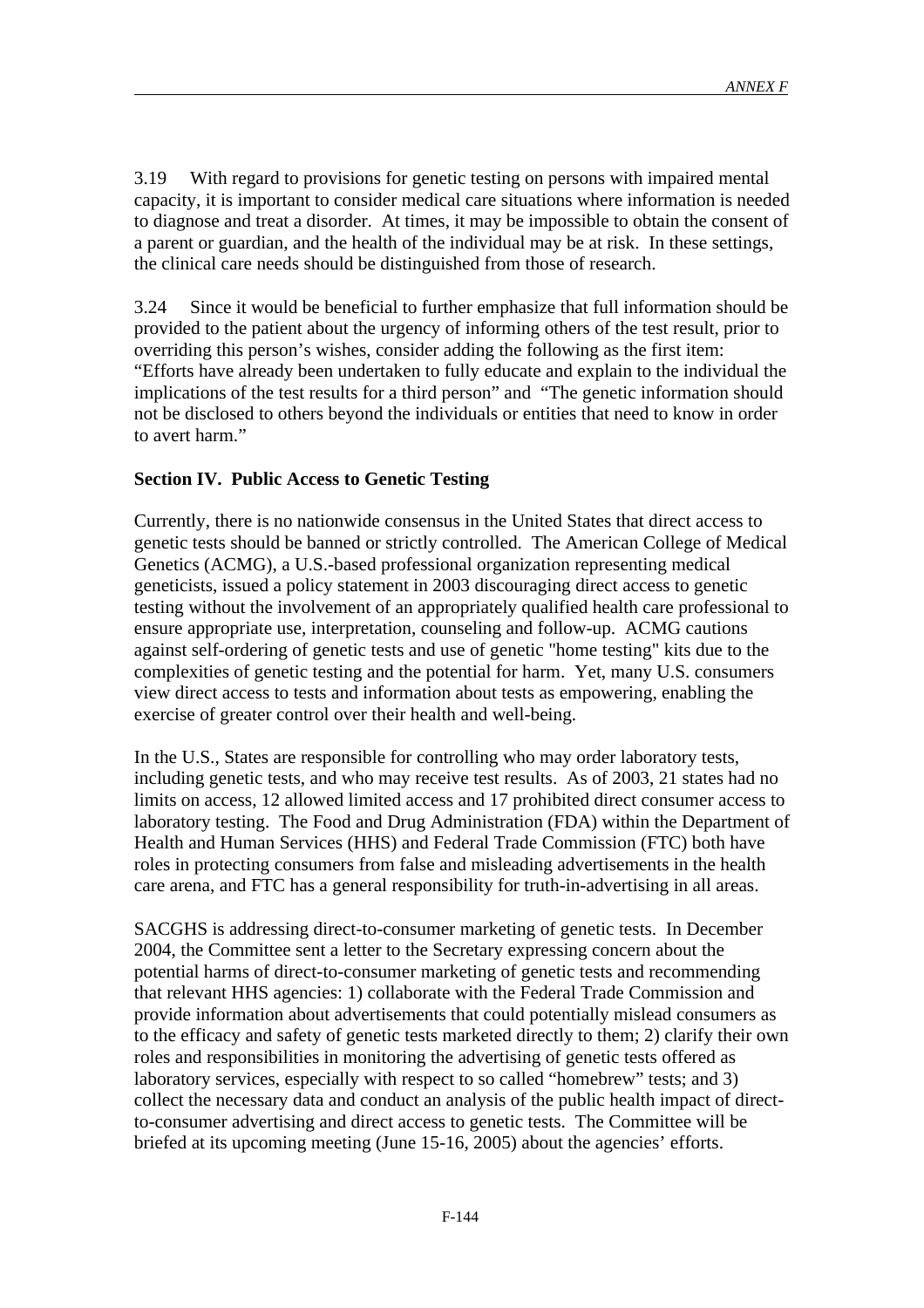4.2 Consider adding an additional harm: "Misguided reproductive decisions based on misunderstanding or misinformation from a test."

# **Section V. Specific Ethical Considerations for Human Genetics Research**

5.2 Consider replacing "genetic basis of common diseases" with "role of genetic variation in contributing to common diseases."

## **Section VI. Specific Ethical Considerations for Clinical Genetic Testing**

6.24 U.S. policy also opposes germline genetic modification. However, since the subject of germline genetic modification is, as explicitly noted in 6.25, outside the scope of this report, it is not clear why the topic is included in the document.

6.34 In (b), consider replacing "Such disorders are generally due to the interaction of genes and…." with "Such disorders are often the result of the interaction of multiple genes and environmental factors."

6.45 Consider adding that laboratories recognize that results may not always be returned to health care providers familiar with genetic principles, and that pertinent information and follow up recommendations (i.e., for genetic counseling) should be made in a useful and comprehensible way. Ideally, adequacy of the reports should be evaluated with both laboratory and health care provider input.

6.47 This paragraph discusses the importance of assuring test accuracy in the testing process and raises a specific concern about direct access "as there is no assurance of the quality of the test result." However, with regard to direct access, a major concern is that information purported to be health-related will be provided to persons in the absence of the necessary medical expertise important for its appropriate understanding and use (or that the test should have even been taken in the first place).

6.49 CLIA is now referred to as the Clinical Laboratory Improvement Amendments. The reference to the data can be dropped since there have been significant changes since.

The second sentence should be clarified because American Board of Medical Genetics and American College of Medical Genetics have different purposes.

Also, in the United States, the Clinical Laboratory Improvement Amendments establishes quality standards for all clinical testing laboratories to ensure the accuracy, reliability, and timeliness of the test result. At this time, there are no specific requirements under CLIA that address genetic testing although there are efforts underway to augment the current regulations. In the United States, professionals directing genetic testing laboratories are qualified under a number of mechanisms. These mechanisms range, based on federal and depending upon State laws, from holding licensure as a doctor of medicine or osteopathy together with laboratory training or experience to achieving board certification (of which the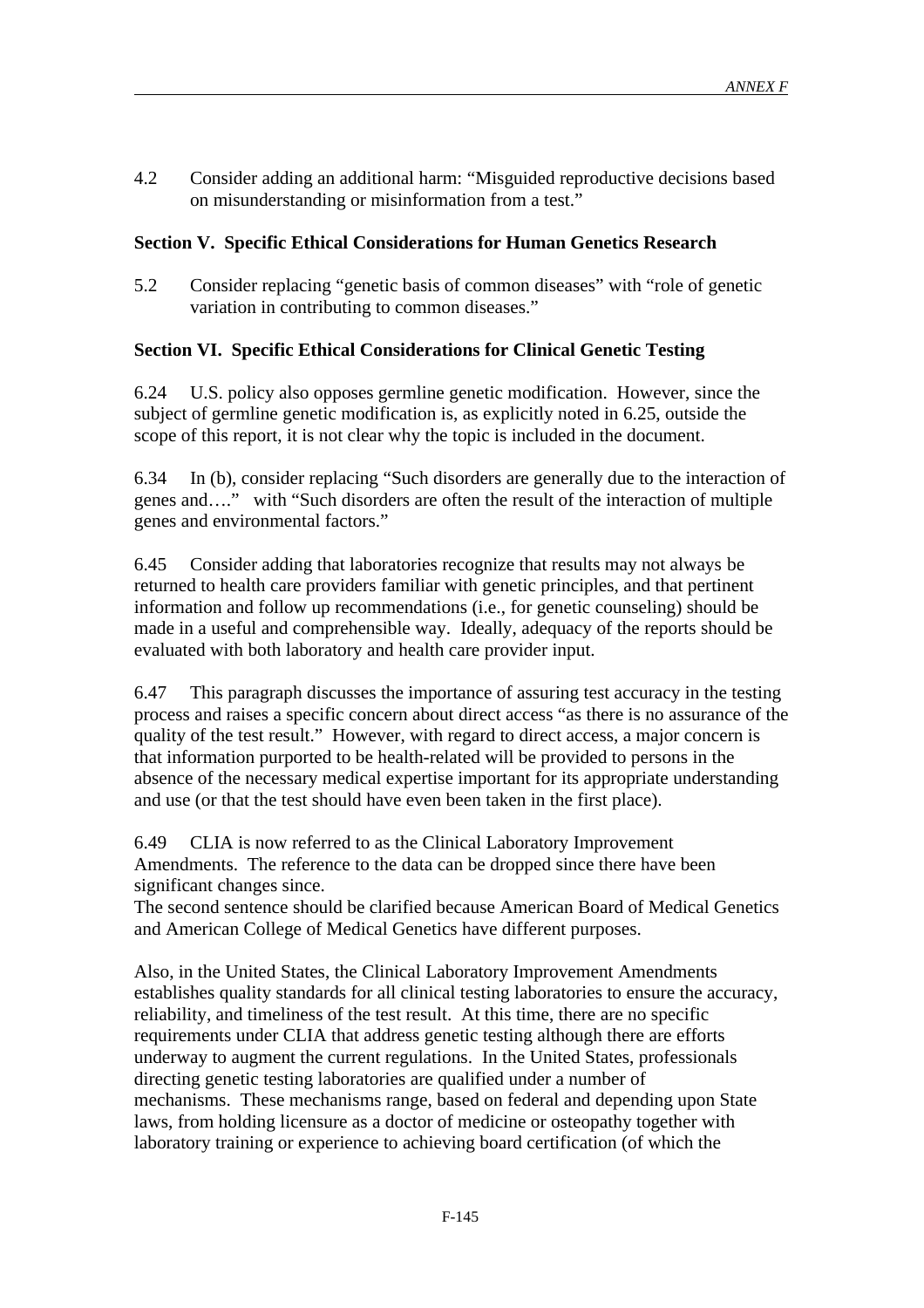American Board of Medical Genetics and the Molecular Genetic Pathology subspecialty of the American Board of Pathology and ABMG are examples) to demonstrated previous specific experience as director of a clinical laboratory. Many laboratory directors are members of the American College of Medical Genetics or other relevant professional organizations. See www.acmg.net for more information.

## **Section C**

The discussion in this section recognizes that the use of genetic information will continue to increase in medical practice and urges that this information be considered as part of general medical information. U.S. practice does not require that genetic counseling be provided in all cases but rather that the degree of counselling be based on the risks associated with a particular test. This allows support resources to be directed to those who may need additional services due to the potential implications of the test results. With the increased use of genetic tests that are less predictive, the delivery of information to the patient will be less in the realm of traditional genetic counseling and more in the area of guidance from primary care providers. The document mandates non-directive genetic counseling for genetic tests. While this is appropriate for traditional genetics based on single gene disorders, such services will be impossible (and likely not appropriate) for wide-spread genomic applications in health care that are based on variation in one or multiple genes. In addition, counseling in these circumstances may be directive (e.g., avoidance of environmental exposures). Educational efforts for primary care providers who will be applying these tests in their practice are essential.

6.63 Some countries have established certification standards for genetic counseling. In the United States, the American Board of Genetic Counseling accredits training centers and certifies genetic counselors. See www.abgc.net for more information.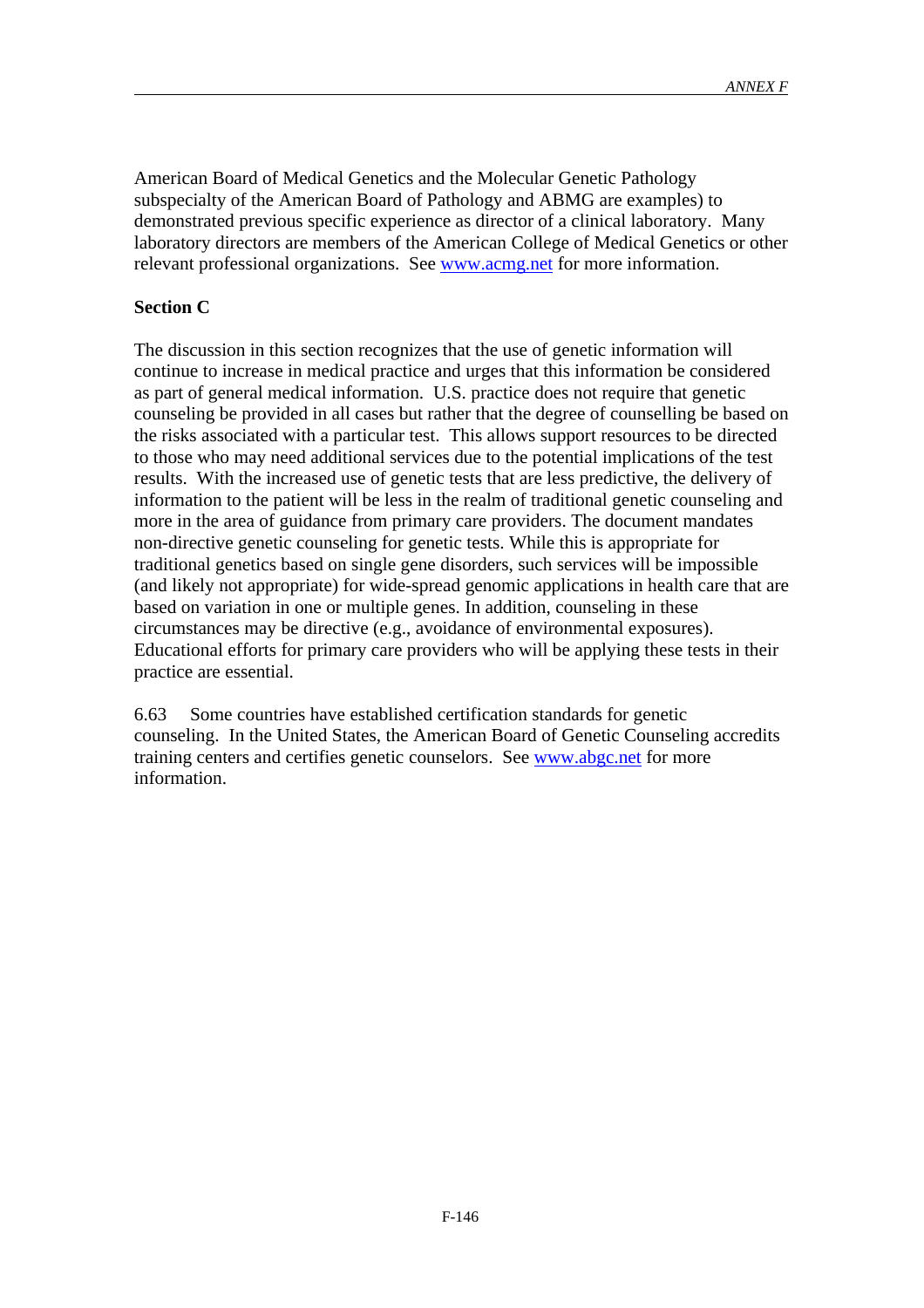Dr Alvin Wong Seng Cheong M.B.B.S., M.R.C.P. (U.K.)

26 May 2005

Members of the Bioethics Advisory Committee:

I thank you for the opportunity to have spoken at the meeting at the Sheraton Towers on Tuesday 17 May 2005. I was asked by the Catholic Medical Guild (CMG) to be part of their panel, and I had earlier submitted a short paper to them. In the course of the meeting and while listening to the other distinguished speakers, I realised that having come from a background of both clinical medicine and laboratory research I could contribute more specifically from a philosophical and bio-scientific viewpoint. It is important for those of us in positions of government to be conversant with both the *science of reasoning* as well as the *science of technology*.

As I had received many positive and kind comments after my presentation (from members of the panel as well as the different groups present, even from the secretary), I thought it would be opportune to collate those points on paper, with some additions.

## A. When is the beginning of human life?

- 1. I started out by addressing a point raised by Chairman that the some religious groups had used differing time points: e.g. 4 months of pregnancy, 40 days of pregnancy etc, to guide what could or could not be done to the embryo or foetus. The 14-day rule itself, supposedly based on the beginnings of the nervous system in the embryo, is one such other definition of the beginning of life.
- 2. I questioned those present (without meaning to offend any party), whether it was possible to determine accurately those time points. Do we judge the decision on the licit-ness to terminate a pregnancy based on the woman's memory of her last menstrual period? Do we go by the ultrasound technique dependent on the operator's personal experience and skill? How arbitrary can it seem for us to say that it is licit to destroy the embryo today but not tomorrow, if the defined time point (40 days or 4 months) is supposedly at midnight tonight? How many days is one month supposed to have?
- 3. I had a letter published in the Straits Times a few years ago on the arbitrariness of the 14-day rule. We had surely come to know of the 'beginnings of the nervous system at 14 days' after some technological advancements gave us the ability to do so; before such a time in the history of medicine we did *not* have the means to know. So as science advances further might we not find the evidence that the beginnings of the nervous system are even earlier? That the incipient stages of the embryo's 'sensation' are already in motion? *Are we again going to change the*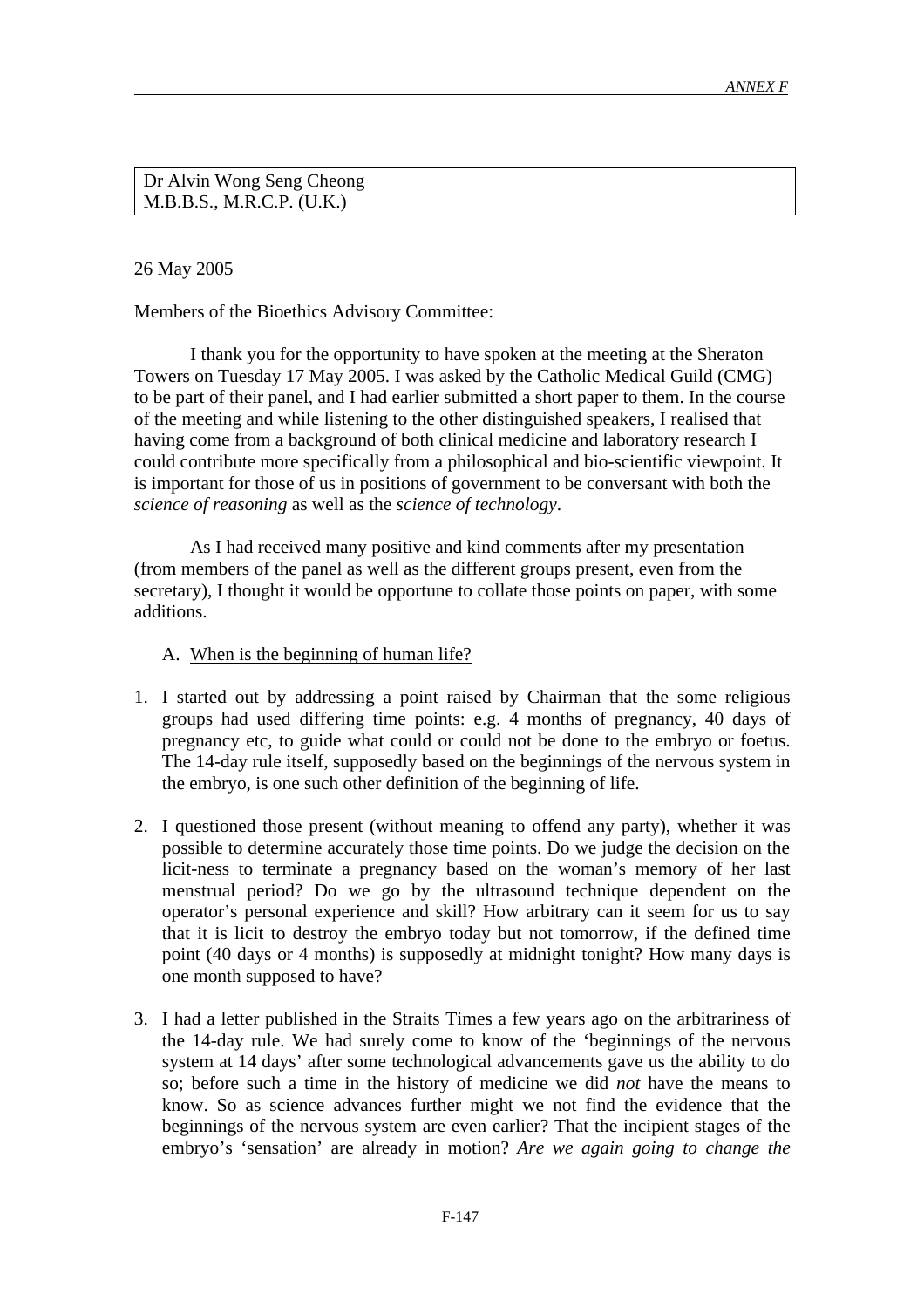*definition of life then*? Is it our technological abilities that determine when life begins? Will the avid proponents of the 14-day rule say something avidly against the definition for a 'legal abortion' at 24 weeks?

- 4. I underlined the fact that from human reasoning alone, from *philosophy*, one can form certain principles on the beginning of human life. I urge the BAC to understand the premise that we *do not even need to argue from the standpoint of faith*. The robustness of our ethical decision-making can be judged on *how scientific our reasoning process has been*.
- 5. In medical school I remember using the recommended textbook on embryology by Keith Moore. Medical students are told, right at the beginning of their arduous course: "Human development begins at fertilization when a male gamete or sperm (spermatozoon) unites with a female gamete or oocyte (ovum) to form a single cella zygote. *This highly specialized, totipotent cell marked the beginning of each of us*  as a unique individual<sup>"1</sup> (emphasis added). It is without a doubt that human life, including yours and mine, begins at this point. *This is what the science of embryology tells us*.
	- B. But the culture of death has arrived!
- 1. March this year saw the publication of the Groningen protocol in the New England Journal of Medicine, which was about the euthanasia of severely ill newborns. As euthanasia was already part of the culture of the Netherlands, the article was even about a systematic way "to provide all the information needed for assessment and to prevent interrogations by police officers … for cases in which a decision is made to actively end the life of a newborn".<sup>2</sup>
- 2. *There is no real difference between the infanticide of the Dutch seen here, and what we do in PGD, PTT, or PND with a view to abortion.* It is the active termination of human life. It is also called murder. The culture of death desensitizes us to this fact. Murder is disguised as compassion, as reproductive choice, as medical advancement. The culture of death has arrived in a most insidious way.
	- C. What is good medicine?

 $\overline{a}$ 

1. In my training years in medical oncology, I remember being told one day by my consultant of a pregnant woman who was diagnosed with breast cancer. The first 'therapy' that he seemed to recommend was that of an abortion, which I of course disagreed with. Some years later, the University of Texas M.D. Anderson Cancer

<sup>&</sup>lt;sup>1</sup> Keith L. Moore and T.N.V. Persaud, *The Developing Human: Clinically Oriented Embryology*,  $5<sup>th</sup>$ edition.

<sup>2</sup> *Eduard Verhagen, M.D., J.D., and Pieter J.J. Sauer, M.D., Ph.D.* The Groningen Protocol — Euthanasia in Severely Ill Newborns. N Engl J Med, March 10 2005, Volume 352:959-962.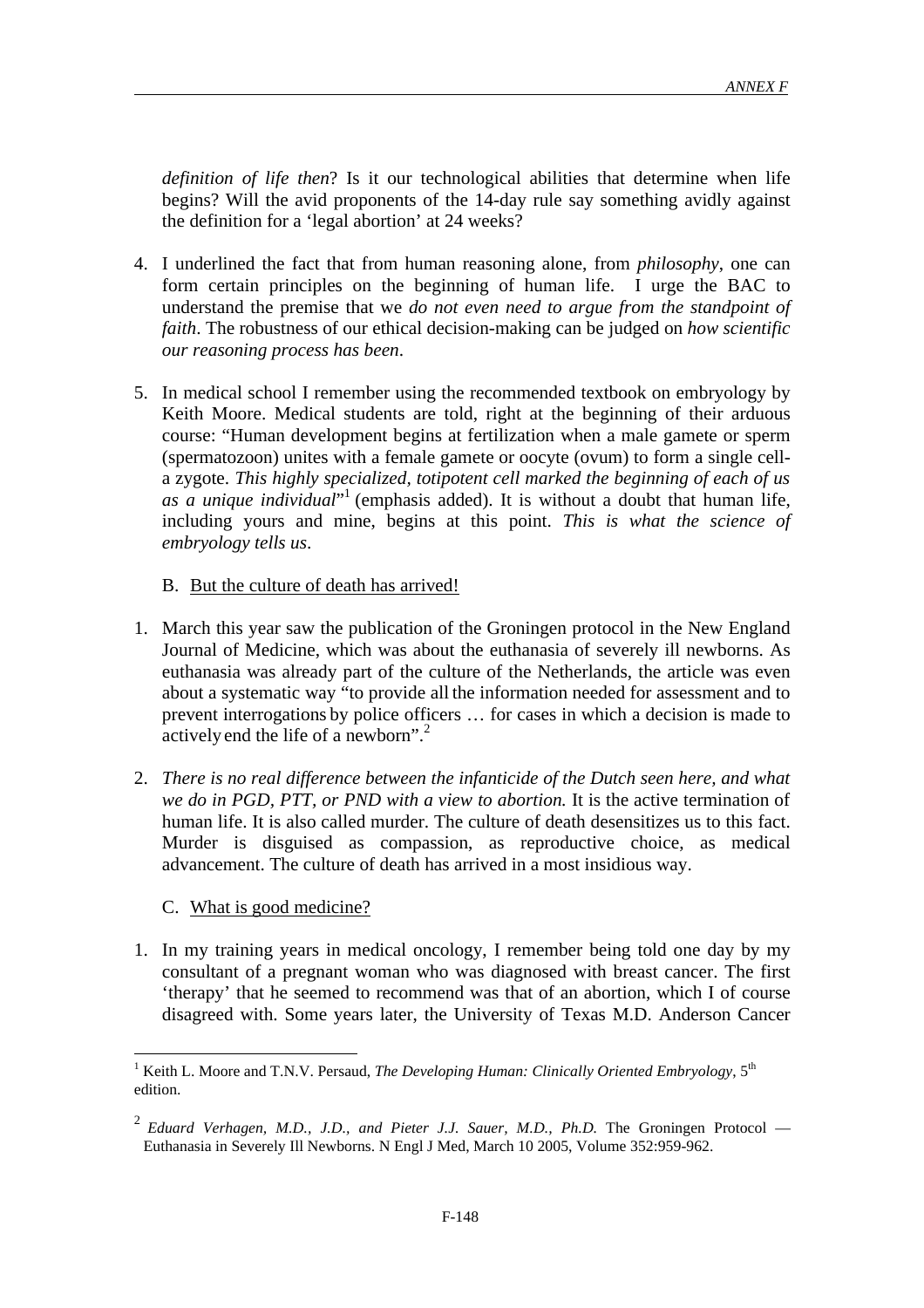Centre in Houston published a prospective clinical trial of chemotherapy administered to pregnant women with breast cancer from the  $2<sup>nd</sup>$  trimester onwards, showing its feasibility and efficacy. I recently treated a 38-year old lady with highrisk (lymph node positive) breast cancer diagnosed while she was carrying her  $3<sup>rd</sup>$ child. She had her mastectomy done in the  $1<sup>st</sup>$  trimester, and adjuvant chemotherapy (consisting of cyclophosphamide, adriamycin and 5-fluorouracil) was commenced in the  $2<sup>nd</sup>$  trimester. She completed 6 cycles of chemotherapy and has delivered a healthy baby 3 weeks ago. She is now preparing to undergo adjuvant radiotherapy.

- 2. If termination of pregnancy was seen as the answer to all medical problems that the expectant mother develops, we would have very little 'medical obstetrics' per se. Medicine is about finding solutions to medical problems, either for cure or control of disease, or for palliation. To extinguish the very lives we are supposed to be responsible for is *not* medicine at all.
- 3. I know that there are *probably* cases of abortion done every year for thalassemia. When I was in medical school I saw children with *B*-thalassemia major who were blood transfusion-dependant and had 'chipmunk-like facies'. Last week my paediatrician colleague told me that he had a *25-year old* patient with thalassemia major: "she has *no facies* … she looks beautiful … she has a boyfriend …". I repeated to those of you present: "she has *no facies*…".
- 4. I quoted from a 1999 publication in the New England Journal:

The marked increase in survival, to the fifth decade of life, of patients with well-managed ßthalassemia in developed countriesrepresents one of the most dramatic alterations in morbidity and mortality associated with a genetic disease in this century.<sup>3</sup>

### And from a more recent one:

 $\overline{a}$ 

In the last decades, treatment of patients with beta-thalassemia has changed considerably, with advances in red cell transfusion and the introduction of iron chelation therapy. This progress has greatly increased the probability for a thalassemic child to reach adult age with a good quality of life. At present, the prognosis for thalassemia major patients is "open-ended". Compliance with the conventional treatment and psychological support are critical to obtain good results. The expectancy of a long survival of good quality encourages the patients to plan their future life, having a job, a family and often children. Optimal treatment of thalassemia major is expensive and for this reason, unfortunately, available only for a minority of patients in the world. Despite the significant advances, other progresses are expected to further improve survival and quality of life. The major aim is the cure of the disease, increasing the possibility of bone marrow transplantation using HLA-matched unrelated donors, and hopefully, in the future, gene therapy. However, even the conventional treatment and in particular iron chelation is expected to improve. Efforts should be made by the Western countries, and by the international health and economic organizations to provide continuous and concrete support for achieving a high standard of management for thalassemia in all places of the world.<sup>4</sup>

 $3$  Olivieri NF. The beta-thalassemias. N Engl J Med. 1999 Jul 8. Vol 341(2):99-109.

<sup>&</sup>lt;sup>4</sup> Galanello R. A thalassemic child becomes adult. Rev Clin Exp Hematol. 2003 Mar;7(1):4-21.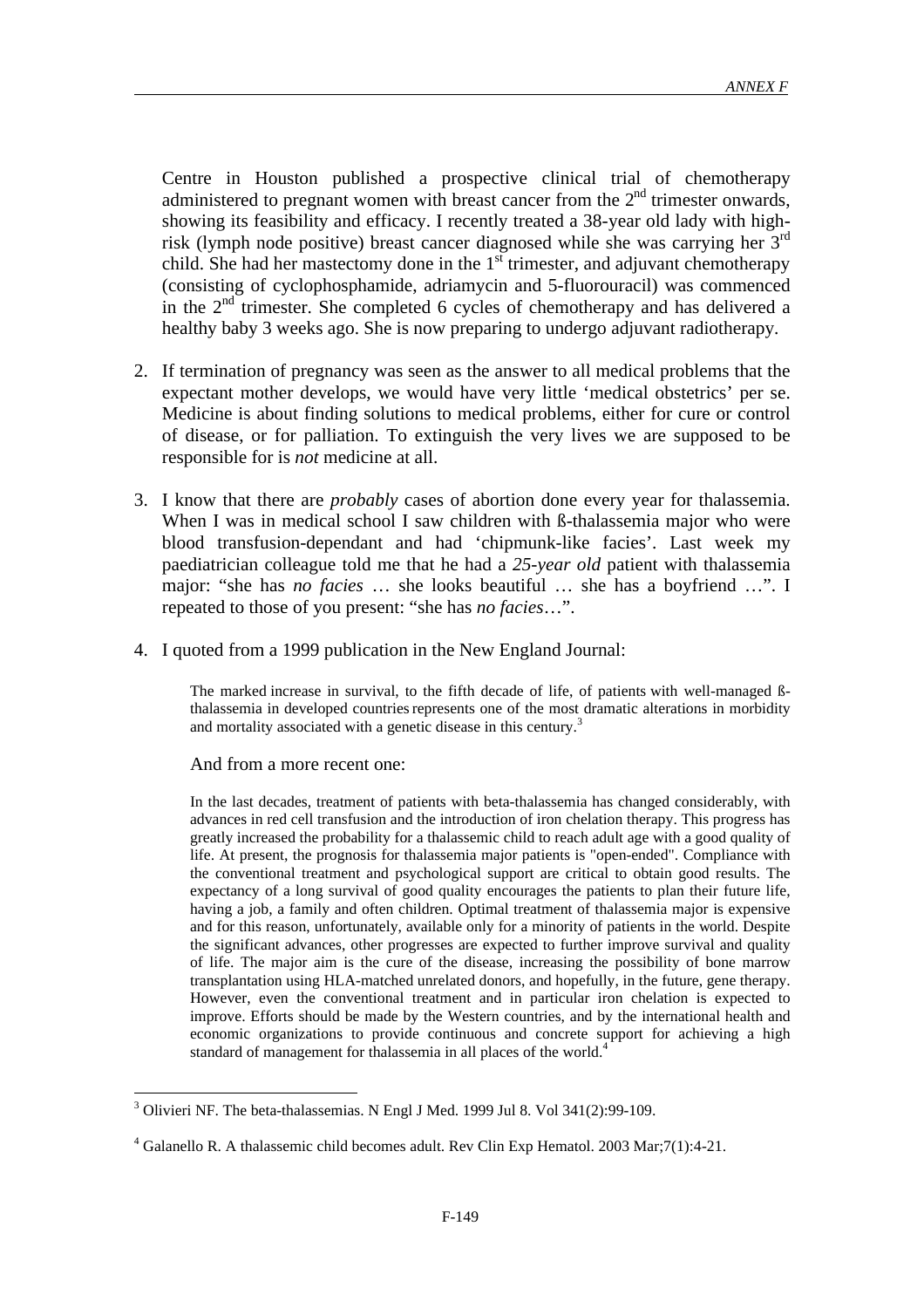- 5. Members of the BAC, *this* is medicine: when we develop over time, with biotechnological advancements, notwithstanding the ardour demanded, true and ethical solutions for the diseases that we face. Transfusion therapy and iron chelation techniques have been key factors in improved thalassemia treatment. Bone marrow transplantation is known to be even curative. I came across foreign<sup>5</sup> and local<sup>6</sup> authors trying to open up greater possibilities for the sources of hematopoeitic stem cells using matched unrelated cord blood, perhaps a fortuitous resource provided by nature, just waiting to be tapped. The potential in this resource highlighted by these authors could thus be *the ethical alternative to PTT*.
- 6. I looked at the survival curves in thalassemia major and found this<sup>7</sup>:



 $\overline{a}$ 

Figure 1. Survival without Cardiac Disease during Chelation Therapy in 97 Patients with Thalassemia Major.

This curve was obtained more than 10 years ago! What could it be like now?

7. In advanced cancer treatment, which I am more familiar with, history can be made by an average improvement in the median survival of 2 or 3 months. Both the pharmaceutical industry and the scientific community get excited over this magnitude of gain as long as it can be proved to be statistically significant. The

<sup>&</sup>lt;sup>5</sup> Jaing TH, Hung IJ, Yang CP et al. Rapid and Complete Donor Chimerism after Unrelated Mismatched Cord Blood Transplantation in 5 Children with beta-Thalassemia Major. Biol Blood Marrow Transplant. 2005 May;11(5):349-53.

<sup>&</sup>lt;sup>6</sup> Tan PL, Shek PC, Lim LC, et al. Umibilical cord blood stem cell from unrelated donors is a feasible alternate stem cell source for transplant in patients with genetic diseases. Ann Acad Med Singapore. 2004 Sep;33(5 Suppl):S82-3.

<sup>7</sup> Nancy F. Olivieri, David G. Nathan, James H. MacMillan, et al. Survival in Medically Treated Patients with Homozygous ß-Thalassemia. N Engl J Med, 1994 Sep 1. Volume 331:574-578.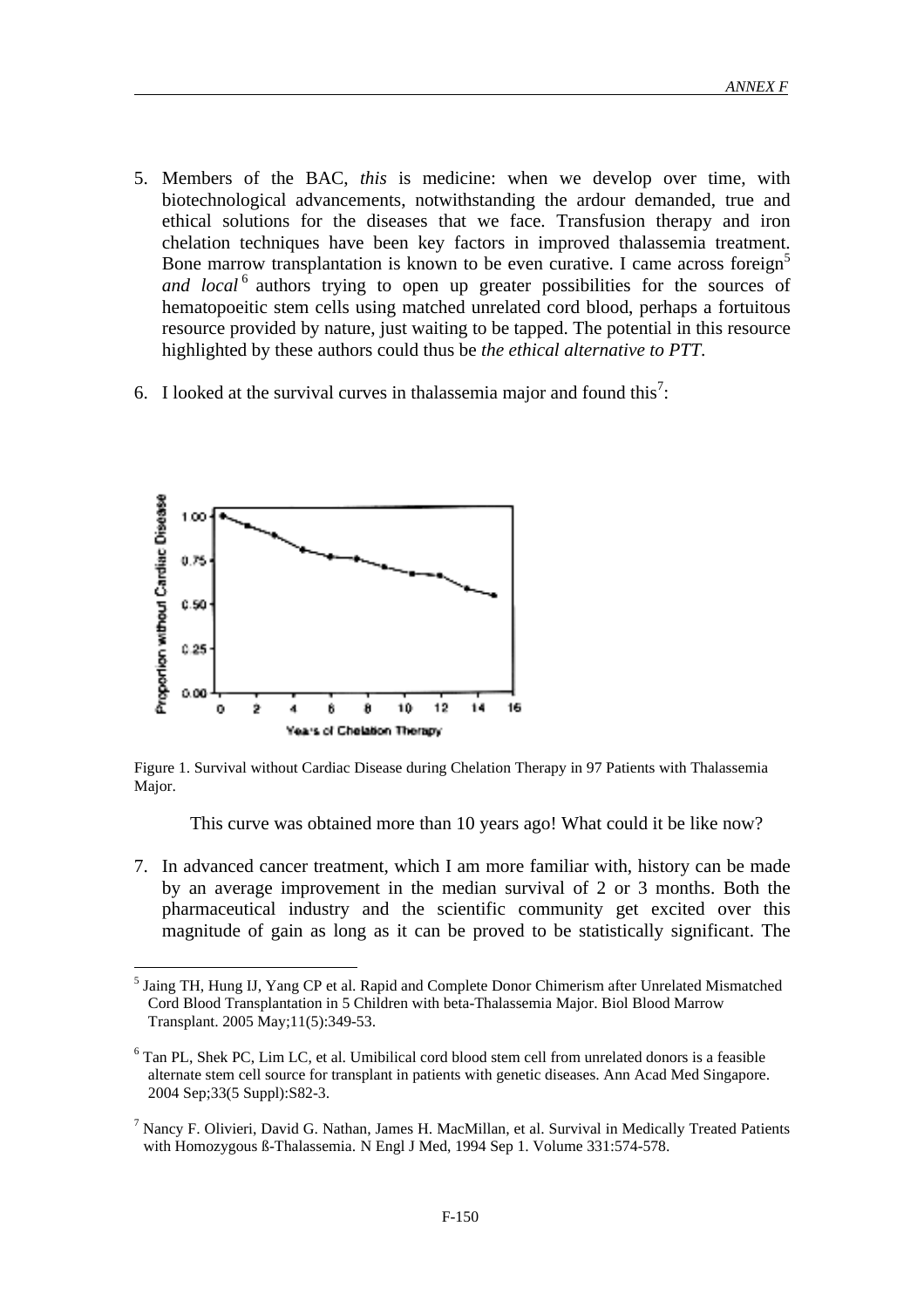economic repercussions are tremendous. In thalassemia major we are talking in terms of *years and years of life*, which most advanced cancer patients are presently far from achieving … Can we say we are practising *medicine* by doing PGD, PTT, or PND with a view to abortion for thalassemia? These techniques look more like *bad medicine*, or may I say, *not medicine* at all.

- 8. In another recent publication, it seemed that the threshold of cure for the terrible severe combined immunodeficiency had been broached<sup>8</sup>, although many safety<sup>9</sup> and ethical issues remain to be resolved. We live in exciting times where *good science* can achieve what was once thought impossible. The philosophy of PGD, PTT and PND with a view to abortion, run counter to this.
- 9. Mr Chairman, I remember urging you at the meeting, as an endocrinologist, to consider the success behind the screening and treatment of congenital hypothyroidism. What great medicine we have! Could we have seen this day if we chose instead to exterminate all cretins?
- 10. In no way do I mean to ridicule the aims of medical oncology in *advanced* cancer patients – far from it in fact. My colleagues in the department have recently returned from the American Society of Clinical Oncology (ASCO) annual meeting in the U.S. (together with thousands of others), where many important advances would have been presented.
- 11. We are in the age of *targeted therapy*. You may call these 'smart bombs' or 'guided missiles', which only destroy the target cancer cells but not others. I recently had a patient with advanced lung cancer on the verge of death. A few days after starting him on a drug called Gefitinib (Iressa®), he took off his oxygen tubes and went home without breathlessness. I reviewed him recently in the clinic and he was well. Interestingly, Asians could be more responsive to this drug, based on the incidence of certain mutations of the Epidermal Growth Factor Receptor, especially in lung cancers developing in non-smokers  $^{10, 11}$ . The manner and degree of clinical improvement and prolongation in survival of these patients is unprecedented. Imatinib (Glivec®) is another such drug used to great effect in not just one but several cancers: chronic myeloid leukaemia, gastro-intestinal stromal tumour (GIST) etc. Almost instantaneous 'functional' response has been documented on

<sup>&</sup>lt;sup>8</sup> Hacein-Bey-Abina S, Le Deist F, Carlier F, et al. Sustained correction of X-linked severe combined immunodeficiency by ex vivo gene therapy. N Engl J Med. 2002 Apr 18;346(16):1185-93.

<sup>&</sup>lt;sup>9</sup> Hacein-Bey-Abina S, von Kalle C, Schmidt M, et al. A serious adverse event after successful gene therapy for X-linked severe combined immunodeficiency. N Engl J Med. 2003 Jan 16;348(3):255-6.

<sup>&</sup>lt;sup>10</sup> Mitsudomi T, Kosaka T, Endoh H, et al. Mutations of the epidermal growth factor receptor gene predict prolonged survival after gefitinib treatment in patients with non-small-cell lung cancer with postoperative recurrence. J Clin Oncol. 2005 Apr 10;23(11):2513-20.

<sup>&</sup>lt;sup>11</sup> Han SW, Kim TY, Hwang PG, et al. Predictive and prognostic impact of epidermal growth factor receptor mutation in non-small-cell lung cancer patients treated with gefitinib. J Clin Oncol. 2005 Apr 10;23(11):2493-501.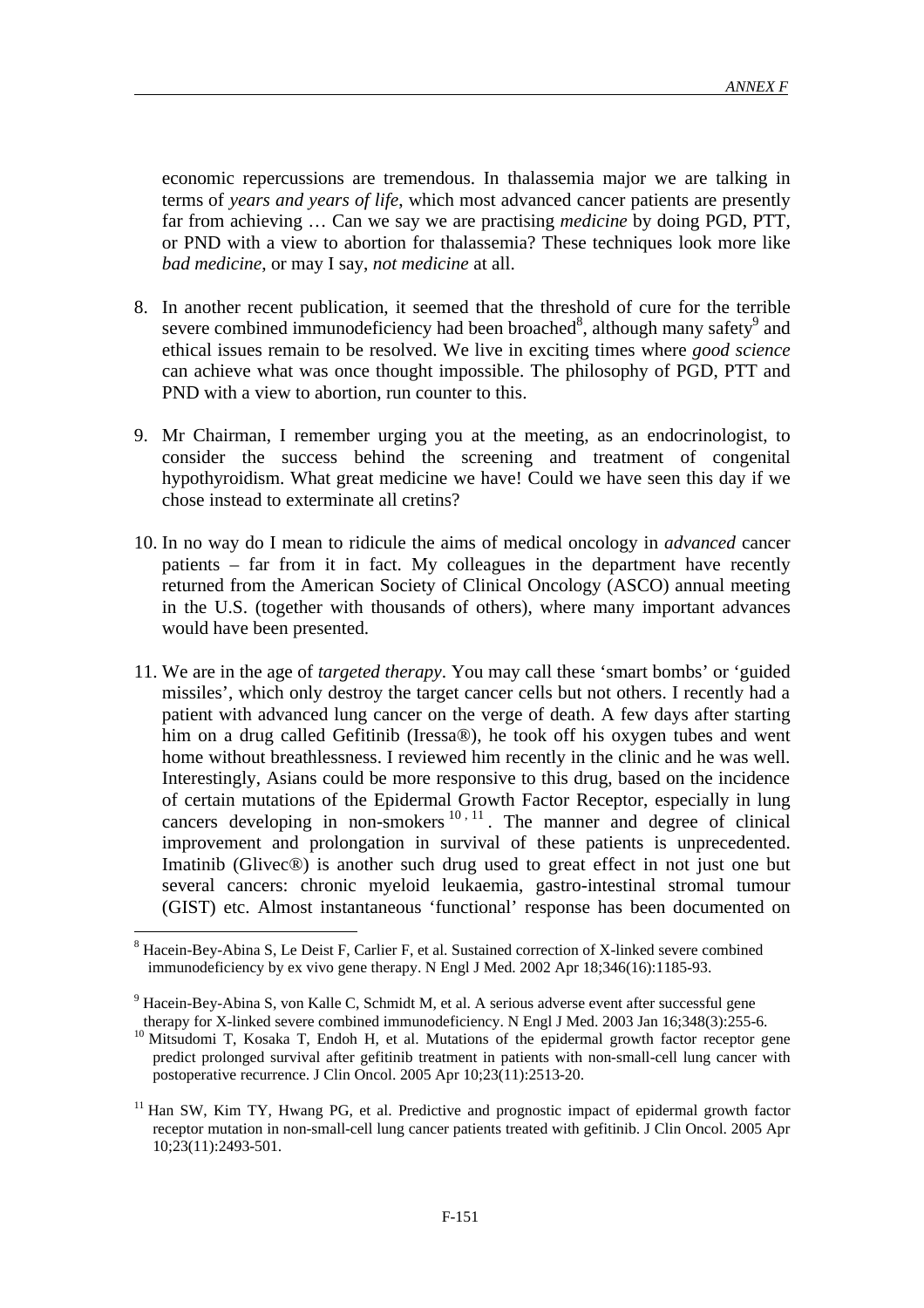positron emission tomography (PET) in GIST patients treated with Imatinib, supporting the ingenious molecular design of the drug targeting a specific receptor on the cancer cell, producing impressive clinical results in a tumour for which no treatment for inoperable cases was previously known<sup>12</sup>.

- 12. I say again, we are in the age of *targeted therapy. Designer medicine* if you will. Medicine designed to heal and not to kill. Let us not miss out on it.
- 13. I could go on since I am aware of the landmark advancements in the field of oncology and haematology: the use of platinum based chemotherapy in curing ovarian cancer, the use of all-trans retinoic acid (ATRA) in acute myeloid leukaemia (M3 subtype), the use of bone marrow transplantation in various haematological conditions, of which thalassemia has already mentioned, etc. Who is this man called Lance Armstrong, winner of 6 Tour de France championships, who was cured of testicular cancer, which had spread even to his brain?
- 14. Are we not excited about the possibilities of in-utero surgery to correct lifethreatening congenital conditions? Our efforts to practise good medicine, great medicine, previously thought to be *impossible medicine*, are undermined by the very aims of PGD, PTT and PND with a view to abortion.
- 15. I have another colleague in the field of palliative medicine who trained in Australia. He is an expert in interventional palliative techniques such as intrathecal analgesia, where a catheter is inserted into the thecal space of the spinal canal and painrelieving medicine infused directly into the central nervous system. He is looking to expand the use of this technique to many clinical situations. When we cannot cure or control a disease, the emphasis shifts to palliation. While we can only *sometimes* cure a disease and *often* are reduced to controlling it, "*to comfort always*" we must … so I was taught by my teachers in medicine who, needless to say, are men of greater stature. The Groningen protocol is not a solution in the realm of medicine, neither is PGD, PTT, nor PND with a view to abortion. My colleagues in the field of palliative medicine tell me that this important branch of clinical medicine has not achieved formal accreditation status as a specialty yet. Why are we slow to recognize the efforts of those who have trained in the science (and art) of alleviating human suffering?
- 16. You may argue that all these latest medical treatments are expensive. Treating a thalassemic child may seem to be a burden on resources. You probably know that the procedures being debated, especially PGD and PTT, are not simple nor cheap either. I mentioned the drug Imatinib (Glivec®) earlier for treatment of unresectable GIST. I have patients with this previously untreatable disease who are in remission thanks to the generosity of the Max Foundation, started by Pedro Rivarola in honour of his late son Maximiliano. This foundation funds Glivec®, which costs

<sup>12</sup> Demetri GD, von Mehren M, Blanke CD, et al. Efficacy and safety of imatinib mesylate in advanced gastrointestinal stromal tumors. N Engl J Med. 2002 Aug 15;347(7):472-80.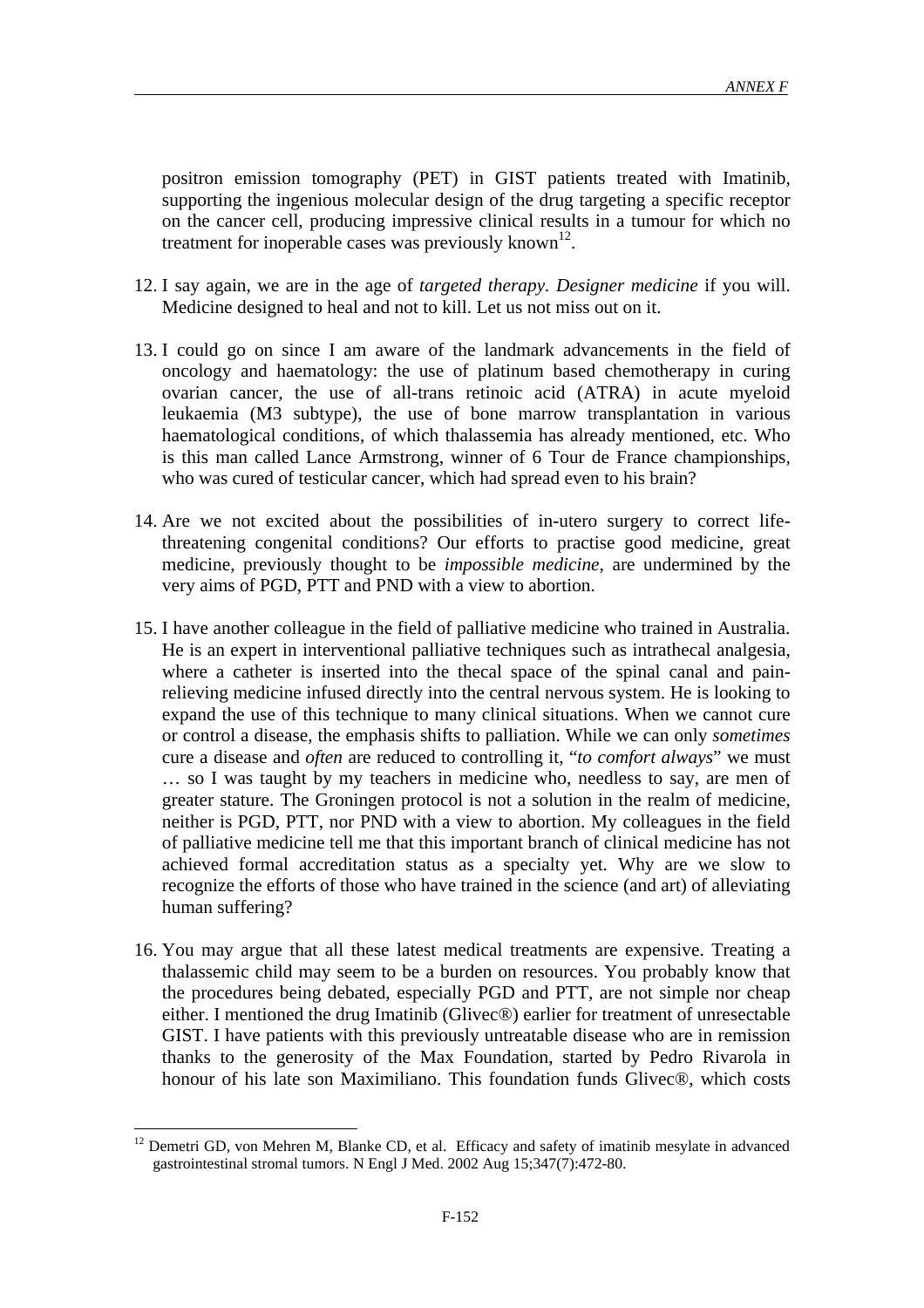thousand of dollars each month, for needy patients worldwide<sup>13</sup>. The founder, whose "vision, leadership and compassion have enabled The Max Foundation to assist countless sick persons across the globe"<sup>13</sup>, has since gone on to pursue other international opportunities related to cord blood research<sup>14</sup>. I recently had another patient with lymphoma who had her treatment (including Rituximab, a state-of-theart monoclonal antibody) funded by the Leukemia and Lymphoma Foundation. The National Kidney Foundation, which has been supporting the life prolonging dialysis treatments of so many kidney failure patients in Singapore, has even announced its plan to fund cancer therapy<sup>15</sup>. It is obvious that the resources are out there waiting to be garnered. There will always be generous people who will endorse *good medicine* with their money, time and effort.

## D. Motherhood versus manufacture

- 1. I recounted this incident for the benefit of the BAC. My female colleague who was pregnant with her  $3<sup>rd</sup>$  child had severe nausea one day. She had come to work that day but looked as though she could not continue with her duties. When I offered to give her an anti-emetic to relieve her symptoms, she politely declined, saying: "nothing artificial …". I was impressed, and will remember what she said for a long time.
- 2. For this is motherhood. When a mother forgoes her own, even legitimate, comforts for the sake of the child she has conceived. The anti-emetic I had offered would be something that had been time-tried and proven safe in pregnancy. Yet this mother reacted with a maternal instinct so powerful that I had no answer. There are very few things more powerful than a mother's love for her baby.
- 3. Members of the BAC, which mother never experienced *any* pain? Those of you with spouses and children, have you not experienced for yourselves that *sorrow is the touchstone of love*? And which child never experienced pain too? Another friend of mine has 4 children. I got to know that the  $4<sup>th</sup>$  child has Down's Syndrome. One day I heard the father speak about the joys that the other normal siblings would have when they played with their little brother. I know of another couple, whose own children had already grown up and married, who bravely adopted a Down's child. After a stormy infancy, he is now "uncle" to his nephews and nieces, and so much a part of the family. I urge you not to underestimate the capacity of the human heart to love a sick child or any other sick family member. If we did not have this capacity we would not be human.
- 4. True parenthood is about sacrifice. Are we about to endorse a new era of *manufacture* instead of motherhood? PGD, PTT, and PND with a view to abortion

<sup>&</sup>lt;sup>13</sup> www.themaxfoundation.org

<sup>14</sup> http://www.themaxfoundation.org/News/News.aspx?trgt=newsfullstory&storyid=68&lang=engl

<sup>15</sup> http://www.nkfs.org/events.htm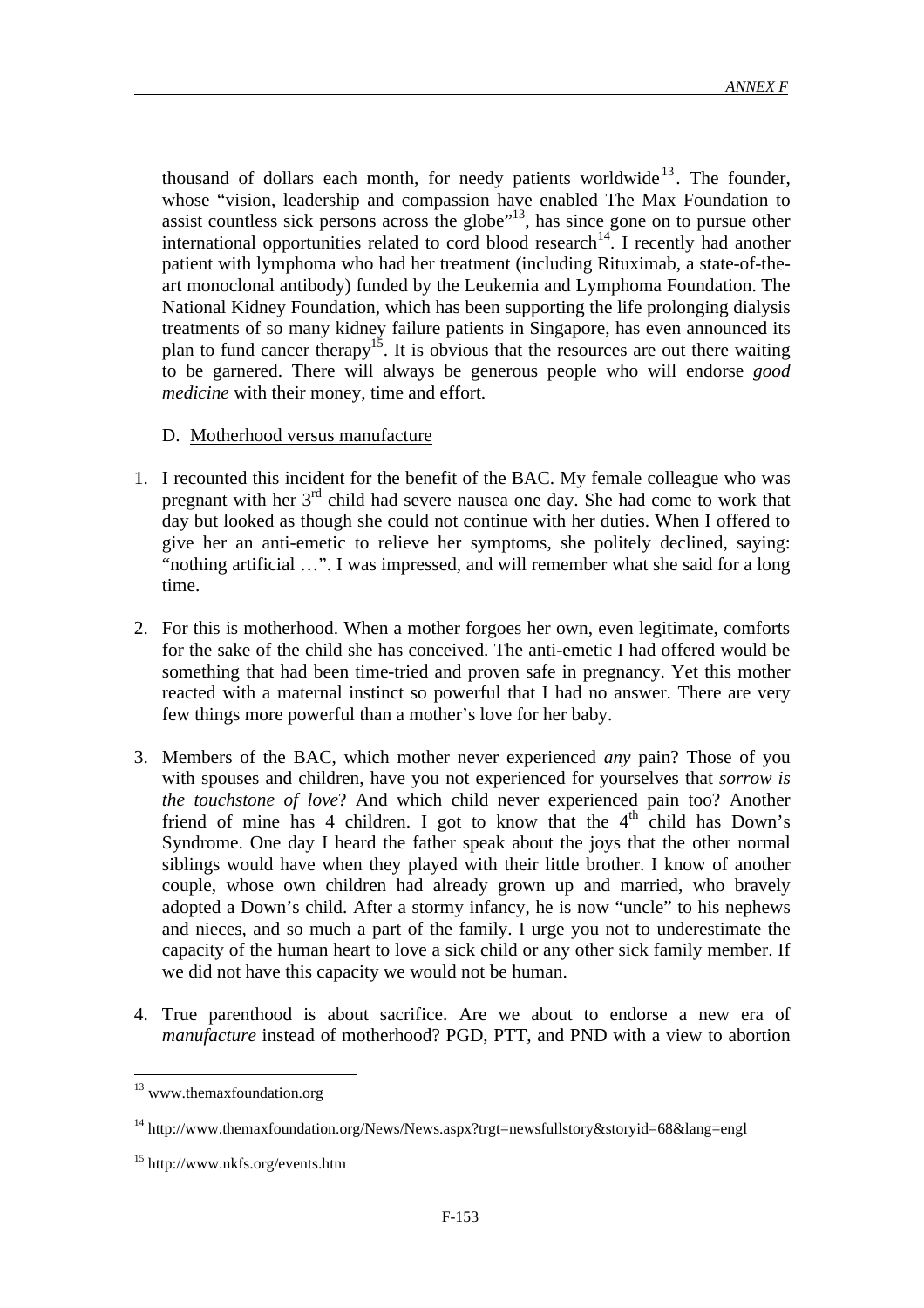are totally contradictory to the essence of parenthood, which is about self-giving, not selfishness.

- E. The right to object is an objective right
- 1. It goes without saying, that conscientious objectors to abortion should be protected by law. I have witnessed a fellow houseman (and have heard of others), who did not ask to work in obstetrics and gynaecology, stand firm in his refusal to *cooperate* in the evil of abortion and the like. This houseman was told by his superiors of the possibility of having his posting disqualified. Could the law have protected him?
- 2. As health administrators and healthcare workers, our rights in conscientious objection should be protected. This should apply *in any act that may result in the evil of abortion*, including something like the notification of thalassemia carriers to the National Thalassemia Registry. I encouraged Professor Kaan to take up the issue of making legal requirements for such notification forms to include clauses that protect the consciences of the physicians concerned, since notification may also be done for ethical reasons. I have also advised the CMG to specifically mention this in their submission, and included an example as to how this clause might be phrased.
- 3. Let us not assume that everyone agrees with everything permitted by civil law. When I attended the recent launch of former Member of Parliament Joseph Conceicao's memoirs, the guest-of-honour, DPM Jayakumar talked about how Mr Conceicao had previously raised objection to the Abortion Bill in parliament<sup>16</sup>. I took this as a commendation of someone who dared to stand up for his principles.

### F. In conclusion

 $\overline{a}$ 

1. At our meeting, in response to what Chairman had alluded to regarding arguments based on faith, I reminded the BAC of what Hippocrates, in the *pre-Christian* era, swore in his famous oath:

I will neither give a deadly drug to anybody who asked for it, nor will I make a suggestion to this effect. Similarly I will not give to a woman an abortive remedy. In purity and holiness I will guard my life and my art…

2. I encourage members of the BAC to re-live a little the times of the ancient Greek thinkers such as Aristotle, whose conclusions and methods, though perhaps not perfect, give us an insight into what must unite humanity when judging its behaviour – a common *natural law*. I am talking about *a moral law inscribed in the hearts of men*, inherent in and based on his very human nature, which is above that of a purely animal nature. This human nature has to be the same for all of us, or else

<sup>&</sup>lt;sup>16</sup> "As an MP he spoke his mind on the issues, and when the Whip was lifted, he voted against the Abortion Bill." Remarks by DPM Jayakumar on the occasion of the launch of Mr Joe Conceicao's book. Press releases: 24/09/2004. http://www.mfa.gov.sg/internet/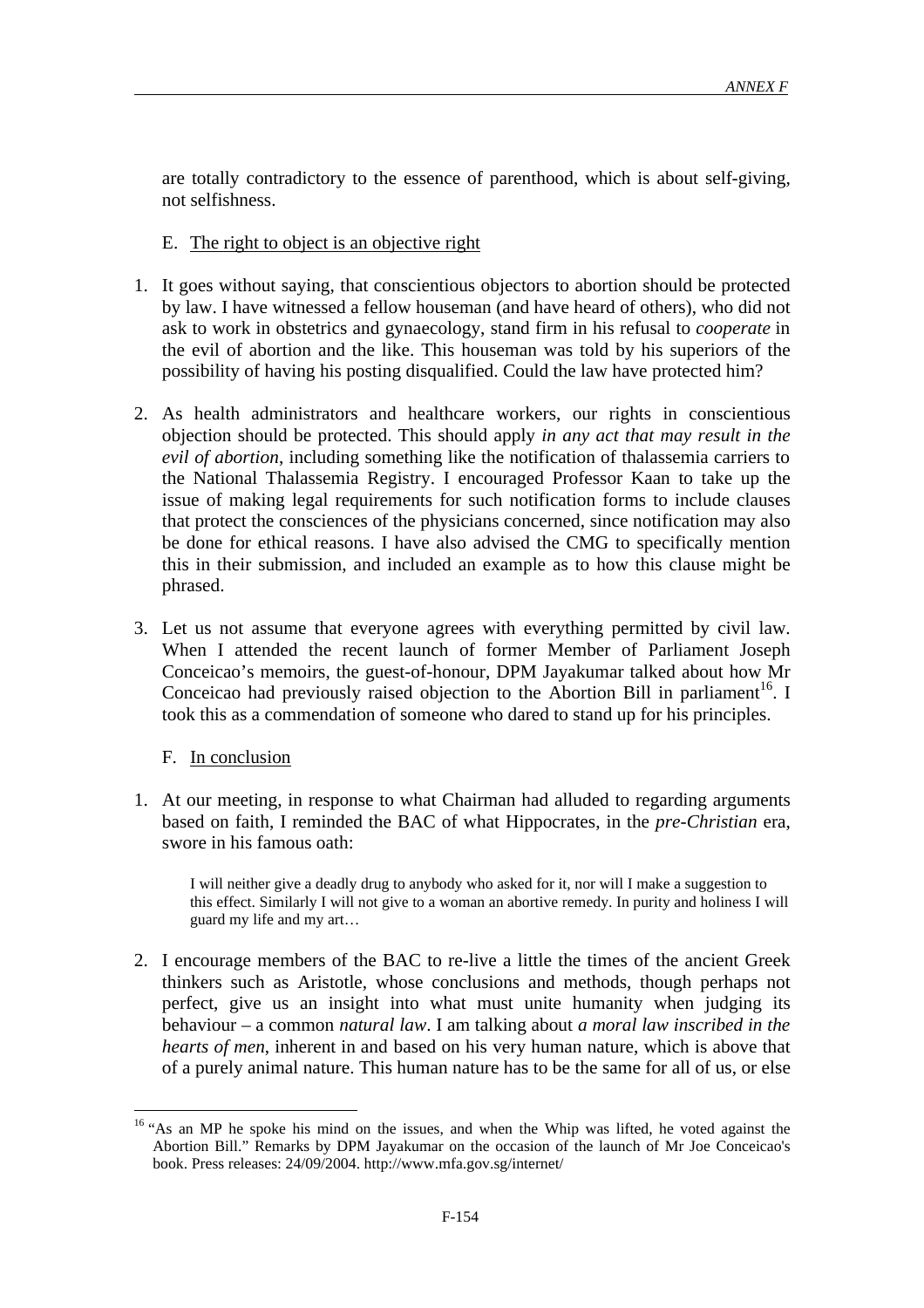we are admitting that humanity is a race composed of different species. In this common natural law the need to be *absolute* in matters essential to the human nature (issues of life and death, sexuality) becomes obvious. *Moral relativism, by definition, cannot sustain itself, since it is a self-defeating principle*.

- 3. I hope I have inspired the BAC to take on the challenge to find the ethical solutions. The future is in our hands! The ethical solution to every problem can only be within the reach of our ingenuity and creativity. My colleagues at the National University Hospital were studying how bone marrow stem cells taken from the chest bone at a cardiac bypass operation can improve cardiac function after being injected into the damaged heart. When the surgeon splits open the chest bone en route to accessing the heart, the bone marrow containing stem cells are already there, staring at him in the face<sup>17</sup>. Often times the providential solution could be right "under our noses"<sup>18</sup>. Exciting and unprecedented developments take place as we speak<sup>19</sup>.
- 4. Lastly, I did encourage the BAC to peruse parts of "Beyond Therapy: Biotechnology and the Pursuit of Perfection" from the U.S. President's Council on Bioethics (October 2003)<sup>20</sup>. Chapter 2 of this document "Better Children" for example, gives some insights into the dangerous ramifications of implementing PGD, PTT and PND with a view to abortion, ramifications of which I'm sure the Committee is already aware to some degree. As a known phenomenon, the pendulum of nature could well strike back with emphatic reproach for our mistakes.

Dr Alvin Wong Seng Cheong M.B.B.S., M.R.C.P. (U.K.) Consultant Dept of Haematology Oncology National University Hospital

 $17$  http://wired-vig.wired.com/news/print/0,1294,44671,00.html

 $18$  Murrell W, Feron F, Wetzig A, et al. Multipotent stem cells from adult olfactory mucosa. Dev Dyn. 2005 Jun;233(2):496-515.

<sup>&</sup>lt;sup>19</sup> Escolar ML, Poe MD, Provenzale JM, et al. Transplantation of umbilical-cord blood in babies with infantile Krabbe's disease. N Engl J Med. *2005 May 19*;352(20):2069-81.

<sup>20</sup> http://www.bioethics.gov/reports/beyondtherapy/index.html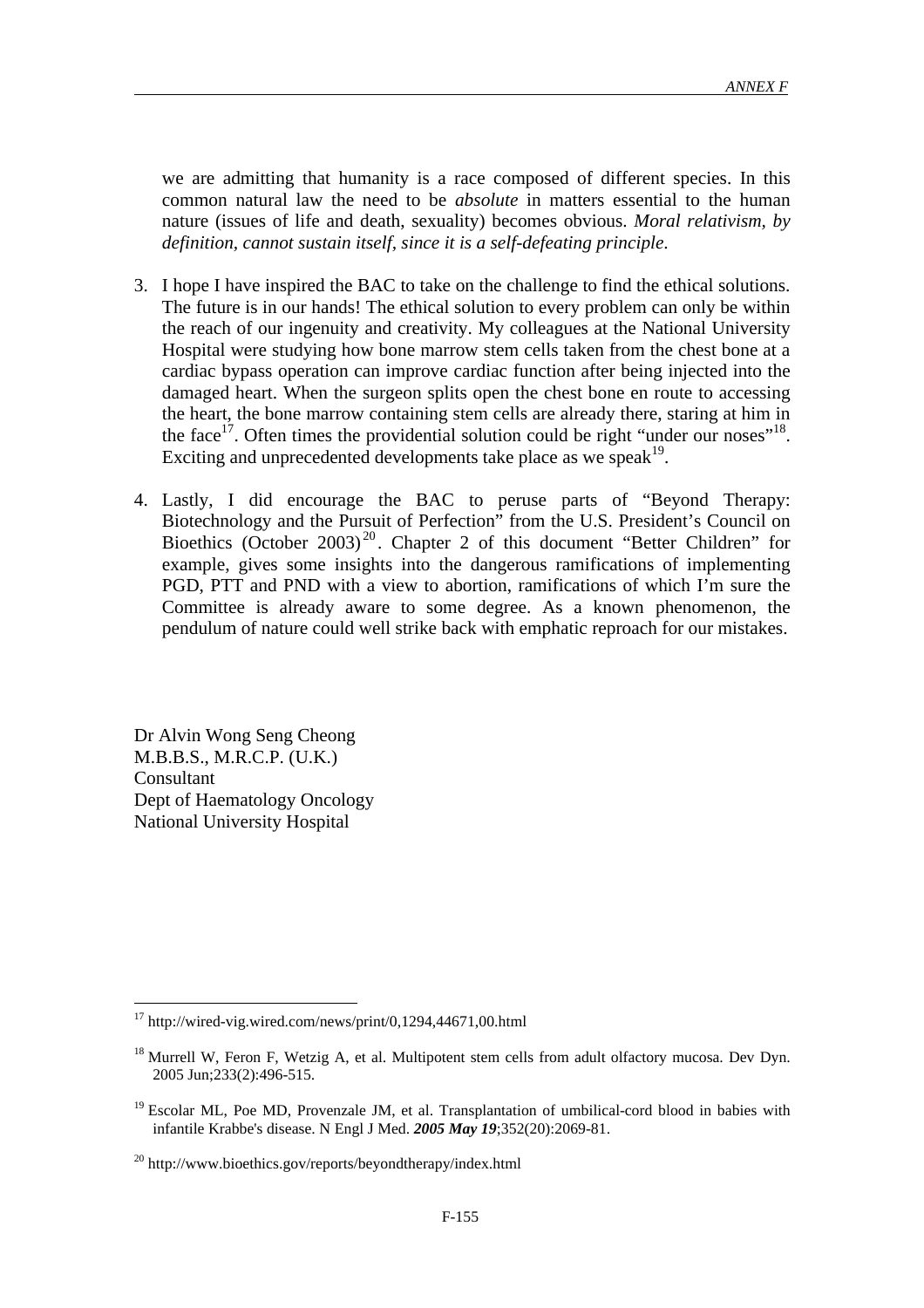| From:                          | Dr Peter Ang<br>Consultant<br>Department of Medical Oncology<br><b>National Cancer Centre</b> |
|--------------------------------|-----------------------------------------------------------------------------------------------|
| Received by email: 10 May 2005 |                                                                                               |

"This is my feedback to the BAC.

I would like to add my views to the recommendation of the BAC on: "Ethical, Legal and Social Issues in Genetic Testing and Genetics Research"

Specifically, with respect to the following: "Recommendation 18: Susceptibility testing should not be applied clinically unless there is unequivocal empirical evidence of validity and utility."

The field of susceptibility testing is evolving rapidly since the sequencing of the genome. As we understand more of the genes involved in cancer, more information regarding risk reduction or prevention is becoming available. Most of these highly penetrant cancer genes are not common and it is difficult for clinical trials or studies to truly provide "unequivocal empirical evidence" for it to be useful. Nonetheless, there is emerging data albeit slowly emerging through studies done in such families and some may be less than perfect data. I do agree that frivolous genetic testing without adequate information and counselling is not useful or even be harmful.

Please reconsider the wording of the recommendation."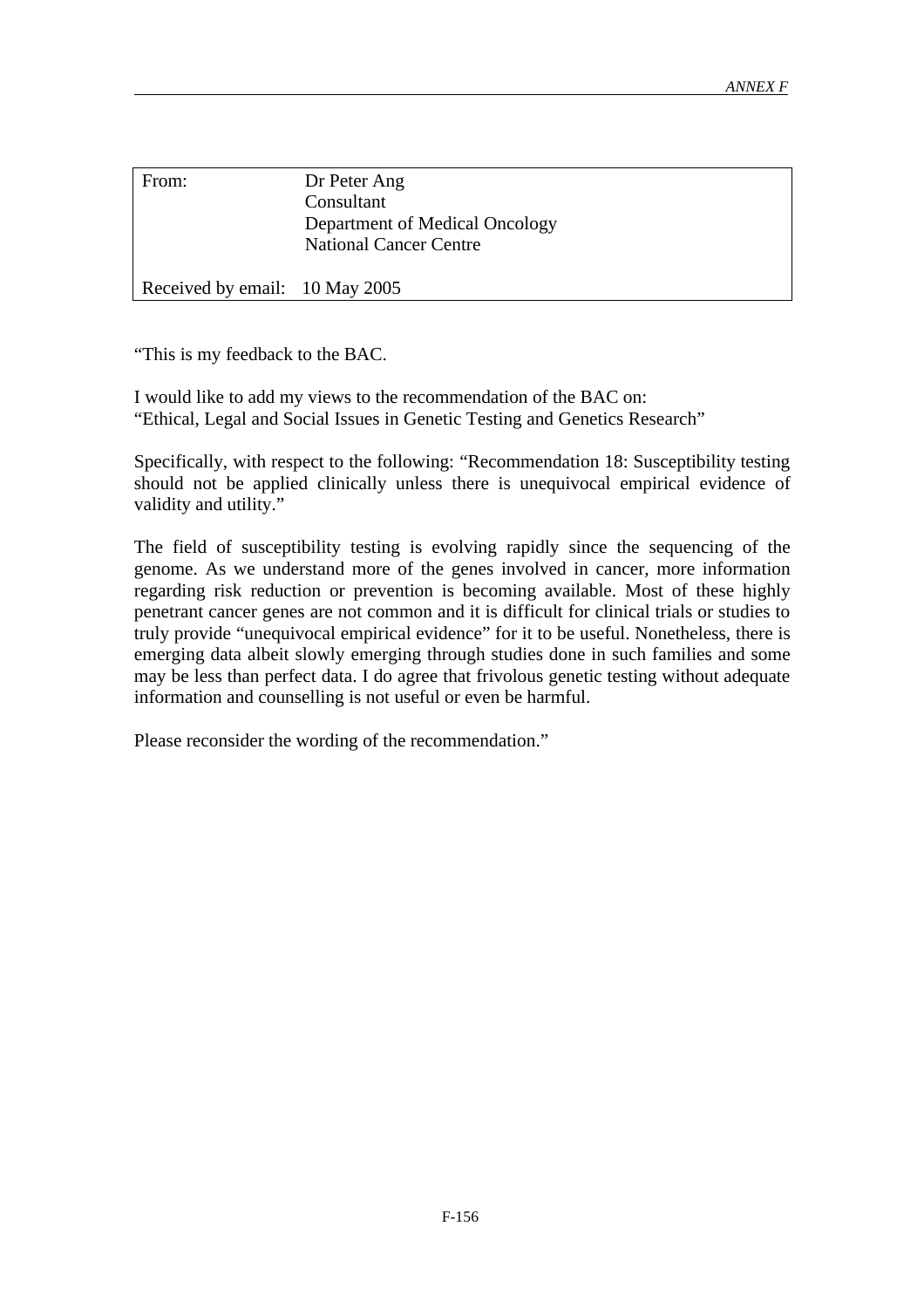| From:                          | Aviva Ltd |
|--------------------------------|-----------|
| Received by email: 17 May 2005 |           |

"Thank you for inviting comments on the consultation paper on the Ethical, Legal and Social Issues in Genetic Testing and Genetics Research. The paper was circulated via the Life Insurance Association of Singapore, and Aviva Ltd, being one of its members, is happy to be able to express our views.

 As mentioned by Mr John Lockyer in his letter to you and his attached paper, a contract of utmost good faith with an obligation on each party to disclose relevant information. We feel very strongly about this. An insurance applicant's knowledge of his or her mortality or morbidity would undoubtedly be classified as material information, because the non-disclosure of such information goes against this core principle of insurance, and would greatly prejudice an insurer. Consequently, such inequality of information would lead to the risk of anti-selection to the detriment of insurers and the insurance industry. This moral hazard is further accentuated by the fact that clinical genetic testing has a far greater predictive value than any current medical examination or investigation to determine to a significantly higher degree of probability a person's mortality and morbidity.

 Therefore, though we appreciate the ethical and social issues surrounding the disclosure of genetic testing information, we strongly feel that the law must not bar any insurer from obtaining such information if a free and informed consent is given by the applicant. The treatment of disclosure of information must accordingly be regarded as any other medical information currently available and all provisions of confidentiality and privacy equally applied.

 One other view that we would like to present with regards to non-disclosure of genetic testing information is that at the present moment, genetic testing is a very deliberate and expensive procedure. It can therefore be inferred that such testing would have been done with the full knowledge and conscious consent of the subject. Except under conditions of research where the subject can opt not to know the results of the testing, the proposed framework stipulates that the results must be communicated without undue delay to the subject. This strongly suggests that any non-disclosure of knowledge of results can only be fraudulent and the insurer would therefore be entitled to handle the matter as it would any instance of fraudulent non-disclosure.

 In conclusion, we support the efforts of BAC to establish clear policies and framework on genetic testing. We urge that any policies will not impede the conduct of life insurance business in Singapore, and feel that with the existing infrastructure of handling private and confidential medical information, with some refinements, could sufficiently address concerns raised in the consultation paper."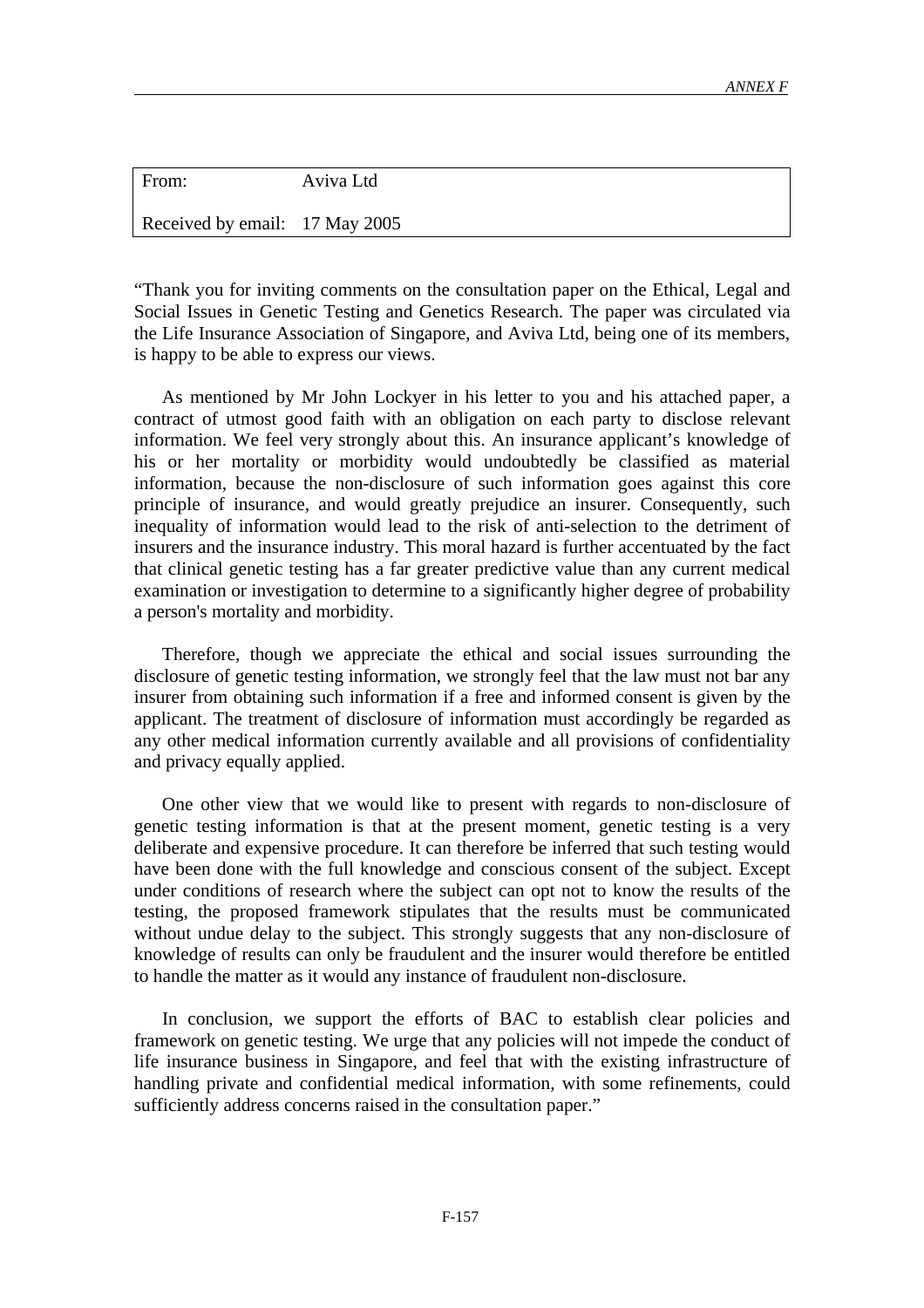| From:                          | Chief Actuary's Office<br>Great Eastern Life Assurance Co Ltd |
|--------------------------------|---------------------------------------------------------------|
| Received by email: 12 May 2005 |                                                               |

"Our only comment is as follows:-

*'Recommendation 7: Genetic test results should not be disclosed to third parties, including employers and insurers, without the free and informed consent of the individual.'*

Agree. If an applicant's attending doctor indicates that a genetic test has been done, insurance companies should be able to see the results. Insurers need to have access to all information applicants have, in order to avoid anti-selection since applicants might use their own genetic information to obtain the highest and most comprehensive insurance coverage.

However, insurers should be prohibited from requiring that new tests to be performed to secure coverage.

Insurers should also educate the public that disclosing results of genetic tests done does not necessary mean that their coverage will be declined. Insurers should also ensure that their underwriters have the adequate knowledge on genetic conditions so that they will not decline coverage because it is a rare condition."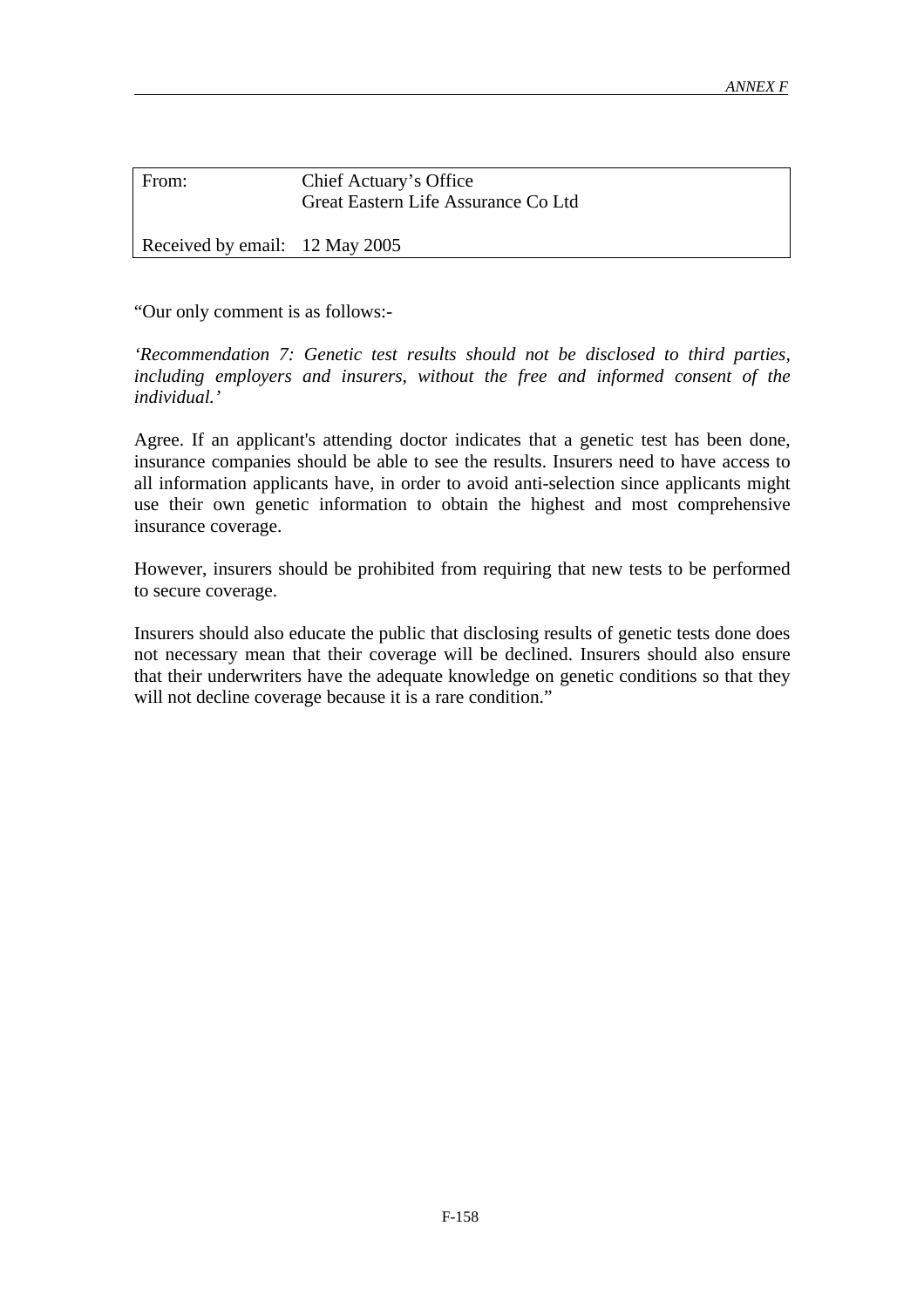| From:                          | Mr Seah Seng Choon<br><b>Executive Director</b><br><b>Consumers Association of Singapore</b> |
|--------------------------------|----------------------------------------------------------------------------------------------|
| Received by email: 31 May 2005 |                                                                                              |

"General comments

We agree that all precautions should be taken to ensure that parties involved in such testing are clear of their roles and obligations. We are concerned that there is no explicit mention of measures that will be put in place to deter breaches of the rules suggested in your recommendations although you have alluded to some possible action such as ensuring the parties work "within legal and ethical limits". We feel that it may be better to be explicit about the matter in order to ensure compliance.

On Recommendation 7, two operative words are noted:-

a) "should not be disclosed" - as opposed to 'shall not' which is stronger. This opens up the possibility that there may be circumstances that the testing agency can disclose without the consent of the individual.

b) "without the free and informed consent of the individual" - This is easily circumvented as follows. The testing agency itself may not disclose the information to the insurer or third party, however, the individual himself may be obliged render full co-operation to the insurer or third party have the data disclosed. Under insurance law, the insured has a duty to disclose all material facts, in this case, the test results known or obtained, at the time the proposal for insurance is being made to the insurance company. If the insurer has knowledge that the insured had participated in such a test, it is quite likely that if the insured refuses to give his consent for the data to be released that (1) the insurer may refuse to pay for the insured failure to disclose material facts and/or (2) if the insured sues the insurer, for the insurer to obtain a court order for the data to be disclosed. Of course, it may be possible for the insured's solicitors to argue that the insurer is trying to 'fish' for info and does not have any basis for saying that the data is relevant but we think it is unlikely that such an argument in this instance would be successful."